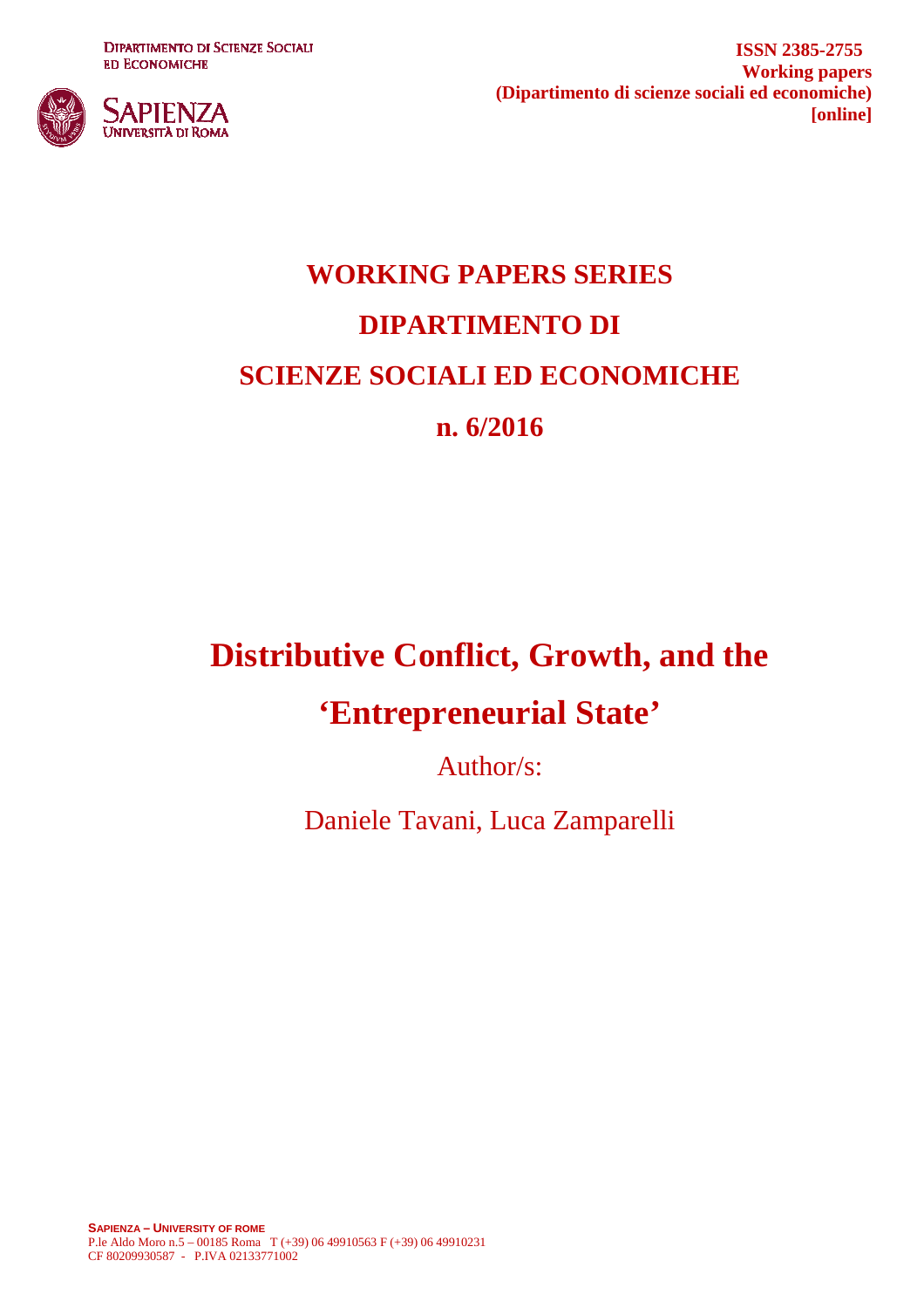## <span id="page-1-0"></span>Distributive Conflict, Growth, and the 'Entrepreneurial State'

Daniele Tavani<sup>∗</sup> , Luca Zamparelli†‡

September 6, 2016

#### Abstract

In this paper, we introduce a twofold role for the public sector in the [Goodwin](#page-18-0) [\(1967\)](#page-18-0) growth cycle model. The government collects income taxes in order to: (a) invest in infrastructure capital, which directly affects the production possibilities of the economy; (b) finance publicly funded research, which augments the growth rate of labor productivity. We first focus on a special case in which labor productivity growth depends entirely on public research, and show that: (i) provided that the output-elasticity of infrastructure is greater than the elasticity of labor productivity growth to public R&D, there exists a tax rate  $\tau^*$ that maximizes the long-run labor share, but not a growth-maximizing tax rate; (ii) the long-run labor share is always increasing in the share of public spending in infrastructure, and (iii) the presence of public R&D is not enough to stabilize the distributive conflict. We then study a more general model with induced technical change where, as is well known in the literature, the distributive conflict is resolved in the long run. With induced technical change: (iv) the labor sharemaximizing tax rate is the same as in the special case; (v) the long-run share of labor is always increasing in the share of public spending in infrastructure, and (vi) maximizing growth requires to levy a tax rate in excess of  $\tau^*$ .

Keywords: Public R&D, Goodwin growth cycle, optimal fiscal policy

JEL Classification: D33, E11, O38

<sup>∗</sup>Department of Economics, Colorado State University. 1771 Campus Delivery, Fort Collins, CO 80523-1771. Email: [daniele.tavani@colostate.edu.](mailto:daniele.tavani@colostate.edu)

<sup>†</sup>Department of Social Sciences and Economics, Sapienza University of Rome. P.le Aldo Moro 5, Rome Italy 00185. Email: [luca.zamparelli@uniroma1.it.](mailto:luca.zamparelli@uniroma1.it)

<sup>‡</sup>We thank participants to the Analytical Political Economy Workshop 2016 for very helpful comments on a previous draft. The usual disclaimer applies.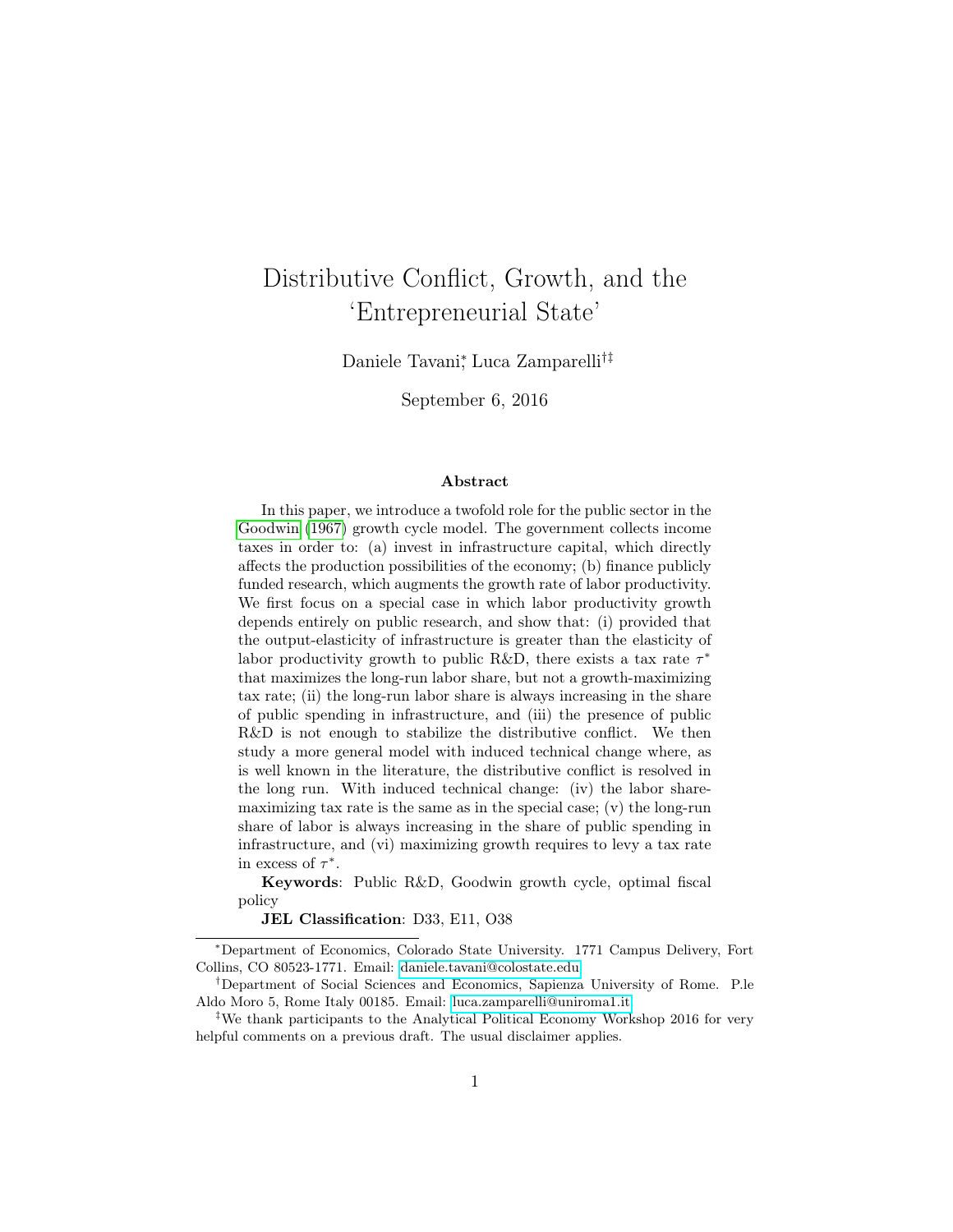## <span id="page-2-0"></span>1 Introduction

The seminal paper on the growth cycle by [Goodwin](#page-18-0) [\(1967\)](#page-18-0) provides a representation of the interaction between the accumulation of capital and the functional income distribution in a market economy. Savings out of profit incomes finance investment in physical capital. Capital accumulation raises the demand for labor, which in turn puts upward pressure on real wages relative to labor productivity, thus increasing the share of output accruing to workers. Once the labor share picks up, profitability suffers, and accumulation slows down. Employment will recede, and real wages will fall relative to labor productivity. At this point, profitability is restored, and accumulation can pick up again. As a result, the model produces endless cycles of employment and labor share around its steady state, which is fully determined by the capitalists' propensity to save, the exogenous growth rate of population, the exogenous growth rate of labor productivity, and the degree of conflict in the labor market. Since the steady state is never reached, we can say that the distributional conflict determining the growth cycle is never settled [\(van](#page-20-0) [der Ploeg, 1987\)](#page-20-0).

The original model has been refined and extended along several dimensions. On the one hand, there is a series of contributions, surveyed in [Mohun](#page-19-0) [and Veneziani](#page-19-0) [\(2006\)](#page-19-0), addressing the dynamic problems related to the socalled 'structural instability' of the Goodwin growth cycle, namely that the endless cycles predicted by the model are not robust to small modifications of its main assumptions. Related, but with an eye on whether or not the distributive conflict is resolved in the long run, there is the literature on the role played by induced labor-augmenting technical change –that is, the dependence of labor productivity growth on the share of labor in production– in shaping cyclical growth and distribution patterns initiated by [Shah and](#page-19-1) [Desai](#page-19-1) [\(1981\)](#page-19-1), further elaborated by [van der Ploeg](#page-20-0) [\(1987\)](#page-20-0), and recently revived by [Foley](#page-18-1) [\(2003\)](#page-18-1); [Julius](#page-19-2) [\(2006\)](#page-19-2). [Desai](#page-18-2) [\(1973\)](#page-18-2) introduces anticipated inflation as a stabilizing force, while financial considerations led [Keen](#page-19-3) [\(1995\)](#page-19-3) to find chaotic behavior, and a stabilizing role for the government. Finally, some contributions have been made in order to provide what could be seen as microeconomic foundations for the growth cycle. An early game-theoretic attempt can be found in [Mehrling](#page-19-4) [\(1986\)](#page-19-4), while a more recent model based on dynamic bargaining appears in [Tavani](#page-20-1) [\(2013\)](#page-20-1).

However, with the notable exception of [Glombowski and Kruger](#page-18-3) [\(1984\)](#page-18-3) who introduce taxation and unemployment benefits in the Goodwin model, little effort has been devoted to understand how the presence of a public sector affects the cyclical behavior of distribution and employment on the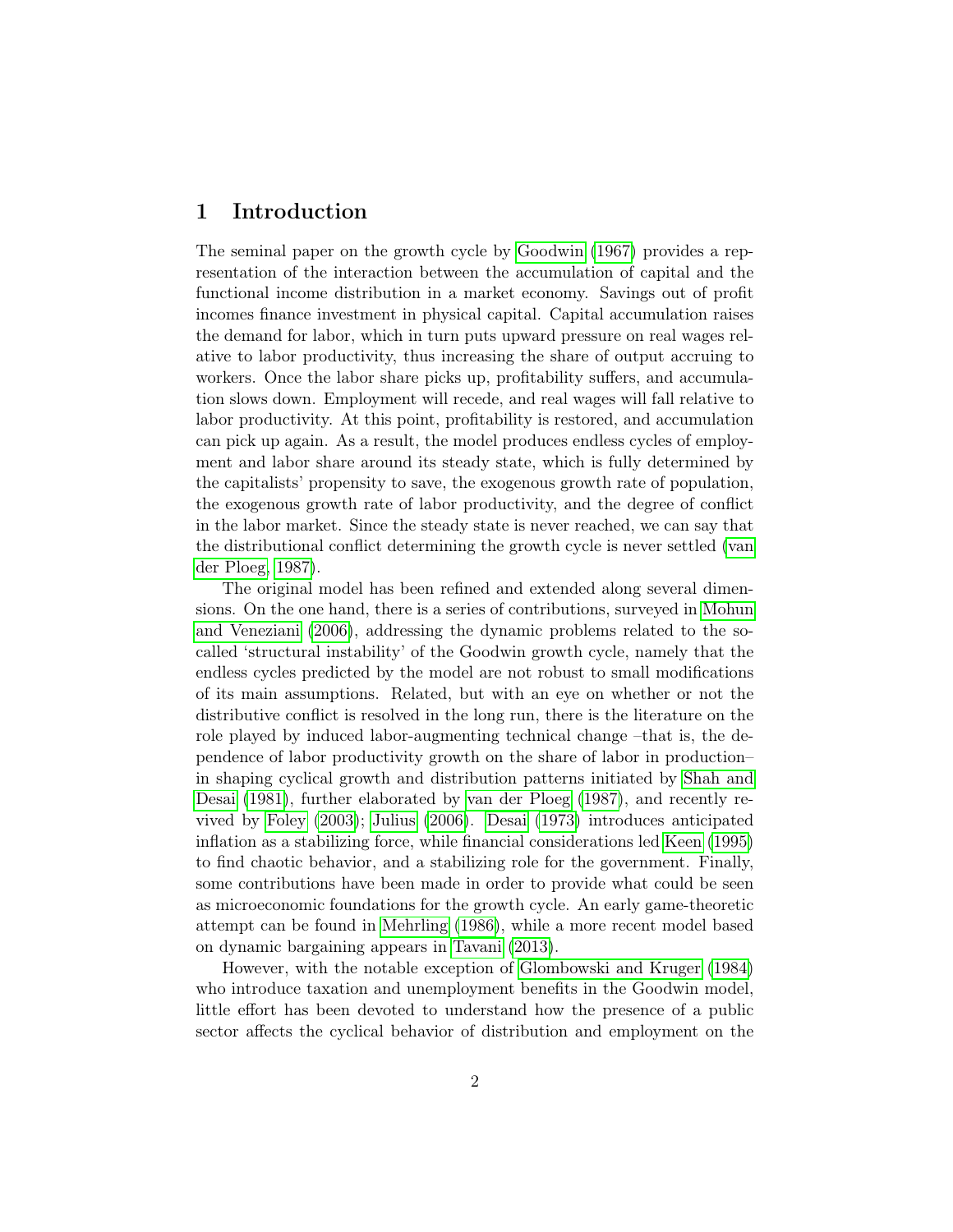one hand, and the long run equilibrium around which they fluctuate on the other. This paper is an attempt in that direction. We consider a government sector collecting taxes in order to finance its expenditure on two alternative uses: investment in infrastructure capital, as well as investment in research and development (R&D). The accumulation of public capital increases the productivity of private capital stock, while public R&D augments labor productivity growth. Both uses of funds have strong public goods features.

Analyzing this twofold role of the public sector in the Goodwin model is relevant for several reasons. First, the two types of investment have opposite effects on the demand for labor and, in turn, on the labor share. A higher level of infrastructure capital enables private capital to employ more workers, while investment in R&D makes individual workers more productive thus lowering the economy's labor requirements. The growth rate of the labor force being exogenous, changes in labor demand are accommodated in equilibrium by adjustments in the labor share.<sup>[1](#page-3-0)</sup> Hence, both the size (that is, the tax rate) and the composition (that is, the relative share of infrastructure vs. R&D spending) of government expenditure affect the distribution of income.

Second, our analysis provides a framework to study the role of the 'entrepreneurial state' in an economy's growth, employment, and distribution path. Recent influential work by Mariana Mazzucato [\(Mazzucato, 2013\)](#page-19-5) has advocated for active industrial policies and a strong involvement of governments in the development of new technologies. In our model, assuming that productivity growth depends on public R&D investment makes long-run growth and employment dependent on fiscal policy. Moreover, embedding public R&D in the Goodwin model enables us to emphasize the distributive implications of promoting innovation, as the equilibrium labor share is affected by labor productivity growth. Distributive considerations, as they pertain to the active role of the state on innovation, are mostly absent in [Mazzucato](#page-19-5) [\(2013\)](#page-19-5).

To gain intuition on these linkages, we first study a special case of the model in which labor productivity growth depends entirely on public research and show that, provided that the output-elasticity of public infrastructure is greater than the elasticity of labor productivity growth to public R&D, there exists a tax rate  $\tau^*$  that maximizes the labor share at the steady state, but not a growth-maximizing –or equivalently, an employment-maximizing–

<span id="page-3-0"></span><sup>&</sup>lt;sup>1</sup>In our model, we actually assume a constant population size, which enables us to get closed form solutions. Including a constant population growth rate would not change the qualitative features of our results.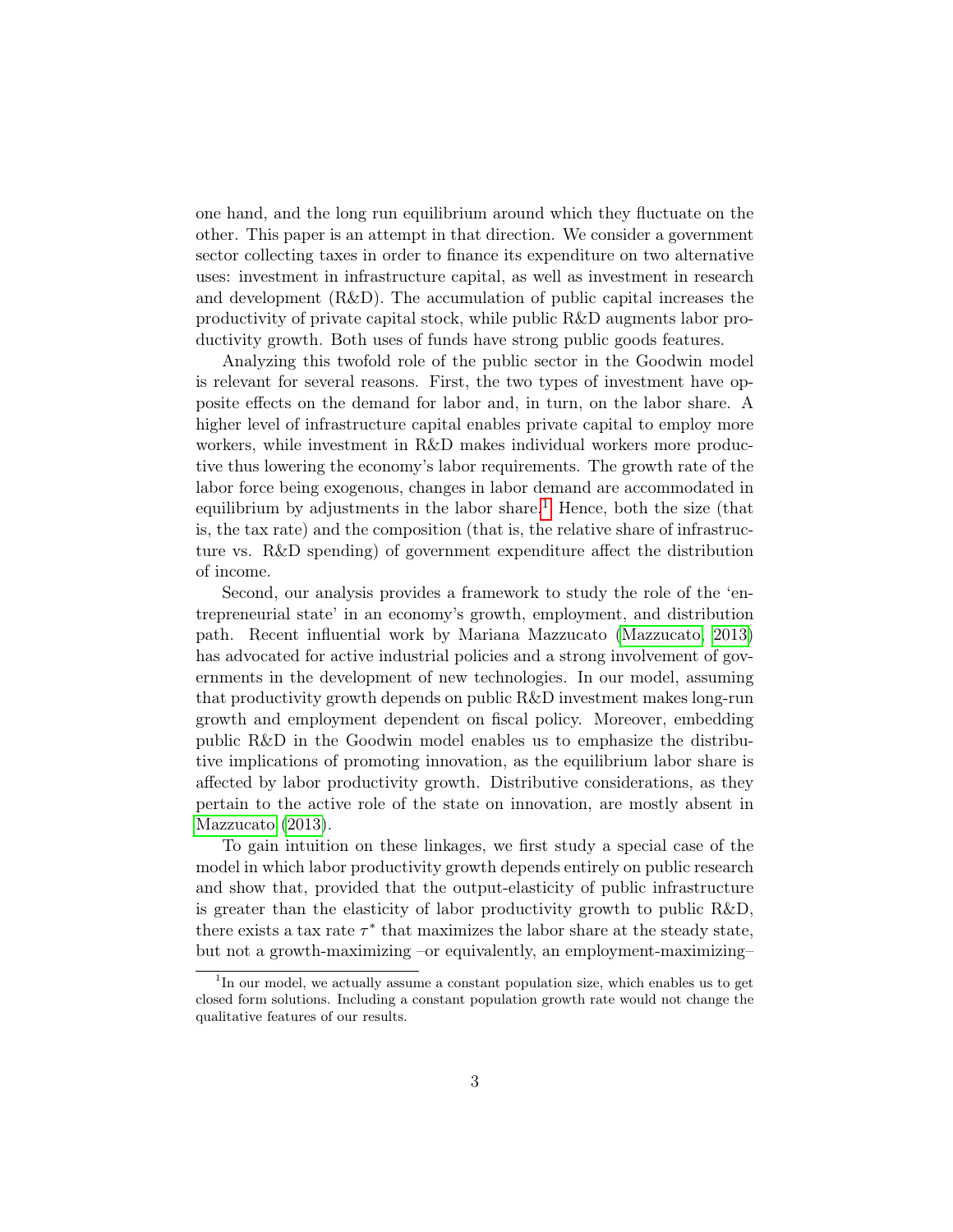tax rate. Further, the steady state labor share is always increasing in the share of taxes spent in infrastructure investment; finally, we show that the presence of public R&D is not enough to stabilize the distributive conflict. We then study a more general model with induced technical change where, as is well known in the literature, the distributive conflict is resolved in the long run. With induced technical change, the long run value of the labor share is maximized at the same tax rate as in the special case, and again it is always increasing in the share of taxes spent in infrastructure investment; but maximizing growth and employment requires to levy a tax rate in excess of τ ∗ . Hence, our analysis shows that the wage share- and growth- maximizing tax rates do not coincide, and are related to the output and innovation elasticities of infrastructure and R&D investment.

Third, Goodwin-type employment-distribution dynamics seems to actually occur in industrialized countries –and the US in particular– at least qualitatively [\(Barrales and von Arnim, 2015;](#page-17-0) [Fiorio, Mohun and Veneziani, 2013;](#page-18-4) [Harvie, 2000\)](#page-19-6). Yet, both the period of the cycles and the steady state around which the cycles happen appear quite volatile (as documented in [Barrales](#page-18-5) [and von Arnim 2016;](#page-18-5) [Tavani and Zamparelli 2015\)](#page-20-2), but the [Goodwin](#page-18-0) [\(1967\)](#page-18-0) model is of little help in identifying policy shocks that can contribute to these changes. In fact, the traditional parameters that shift the steady state of the [Goodwin](#page-18-0) [\(1967\)](#page-18-0) model are basically policy-invariant. Conversely, we clearly identify policies that can affect the long run equilibrium and the dynamics of the model. On the one hand, changes in both the tax rate and the composition of government spending between infrastructure and R&D –two explicit policy variables– will determine a shift in the long-run values for the growth rate, the labor share, and employment. On the other hand, the relative strength of public R&D  $vs.$  private incentives such as induced technical change on labor productivity growth will influence the stability property of the steady state and the period of the cycles: the stronger the weight of induced technical change on labor productivity growth, the faster the convergence to the steady state. Absent induced technical change, the model generates a limit cycle.

Fourth, the productive role of public infrastructure –or government spending in general– on GDP growth and income distribution is well understood in the mainstream economic literature [\(Aschauer, 1989,](#page-17-1) [2000;](#page-17-2) [Barro, 1990;](#page-18-6) [Devarajan et al., 1996;](#page-18-7) [Glomm and Ravikumar, 1997;](#page-18-8) [Holtz-Eakin, 1994;](#page-19-7) [Irmen and Kuehnel, 2009;](#page-19-8) [Turnovsky, 2015\)](#page-20-3), and several empirical contributions have studied the effects of public R&D on growth and on private R&D (see for example [Cohen et al., 2002;](#page-18-9) [Levy, 1990\)](#page-19-9); but the theoretical literature on public research –be it mainstream or not– is surprisingly thin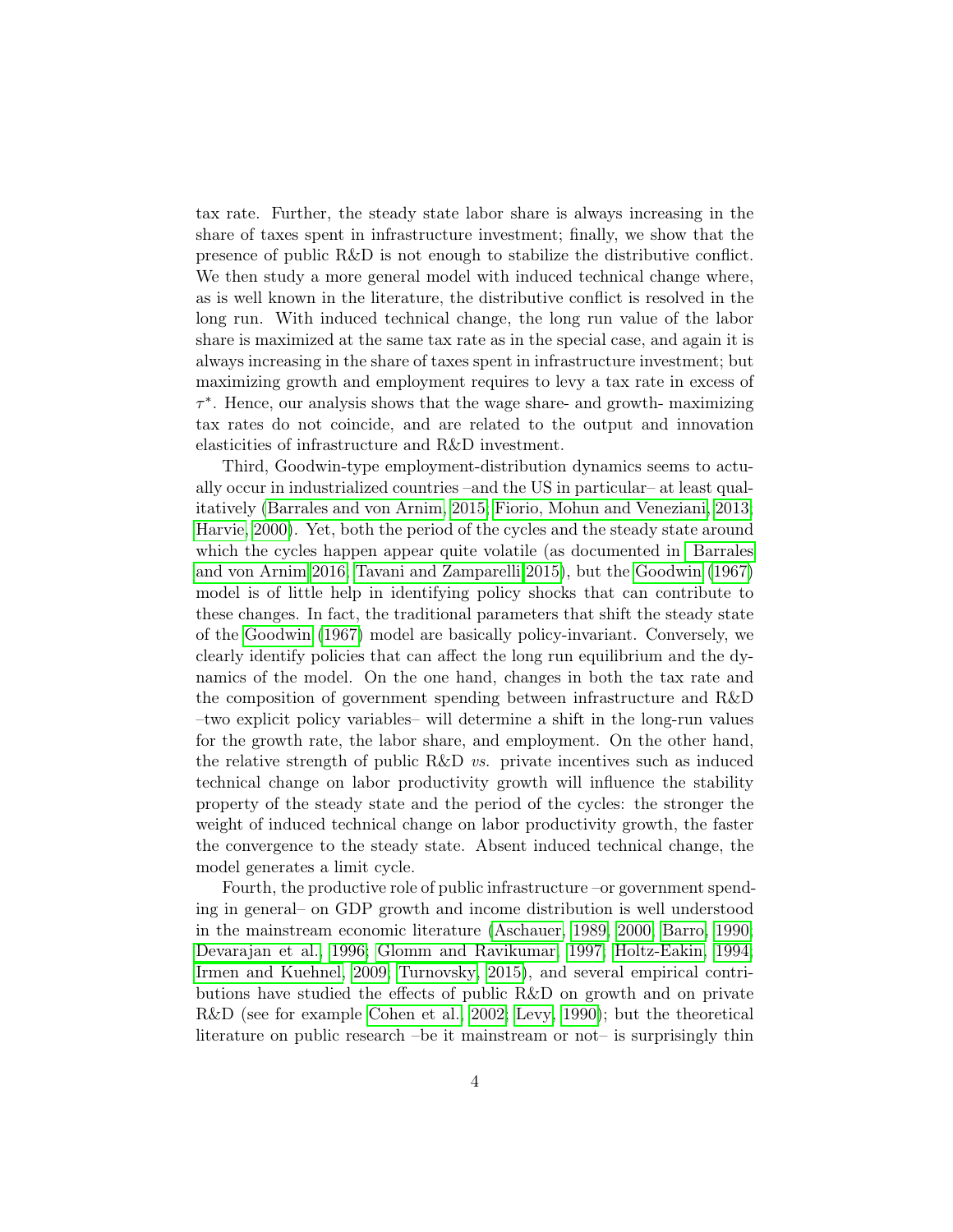(exceptions being [\(Konishi , 2016;](#page-19-10) [Spinesi, 2013\)](#page-19-11)). Moreover, to the best of our knowledge no paper has attempted to investigate simultaneously the productive role of public investment in physical capital and public R&D.

The remainder of the paper is organized as follows. Section [2](#page-5-0) outlines the main features of the model. A special case without induced technical change is analyzed in Section [3,](#page-8-0) while Section [4](#page-11-0) studies the more general model. Section [5](#page-13-0) concludes. Proofs of our main results are provided in the Appendix.

### <span id="page-5-0"></span>2 Basic Elements of the Model

#### <span id="page-5-2"></span>2.1 Production, Income Shares, and Accumulation

We consider a one-good, closed economy with a government sector. The final  $\alpha$  is produced by competitive firms using fixed proportions of aggregate capital stock  $K$  and effective labor  $AL$ . We follow our previous work on this topic [\(Tavani and Zamparelli, 2016\)](#page-20-4) in assuming aggregate capital to be a twice continuously differentiable, linearly homogeneous function  $H$ :  $\mathbb{R}^2_+ \to \mathbb{R}$  of public capital X and private capital K, which amounts to impose imperfect substitutability between the two stocks. Denoting the public-toprivate capital ratio by  $\chi$ , we have

<span id="page-5-1"></span>
$$
Y = H(X, K) = KH\left(\frac{X}{K}, 1\right) \equiv Kh(\chi) = AL.
$$
\n(1)

At each moment in time, firms take the output/capital ratio  $h(\chi)$  as a given. For concreteness, we assume that  $h(\chi)$  has constant elasticity, denoted by  $\eta \equiv \frac{h'(\chi)}{h(\chi)}$  $\frac{h(\chi)}{h(\chi)}\chi$ . Each of the  $L = h(\chi)K/A$  employed workers in the economy receives the same real wage  $w$ . Denoting the share of labor in output by  $\omega = w/A$ , firms' profits before taxes are  $\Pi = Y - wL = Y(1 - \omega)$ .

As it is customary in two-class models, we assume that savings occurs out of capital income only. In order to derive closed form solutions to our model, we assume a constant saving rate  $s \in (0,1)$  and rule out depreciation. With time flowing continuously, the growth rate of capital stock is

$$
g_K \equiv \frac{\dot{K}}{K} = sh(\chi)(1 - \omega)(1 - \tau), \tag{2}
$$

where  $\tau$  is the the tax rate on profits. Finally, and again for the sake of obtaining closed form solutions, we assume a constant labor force N.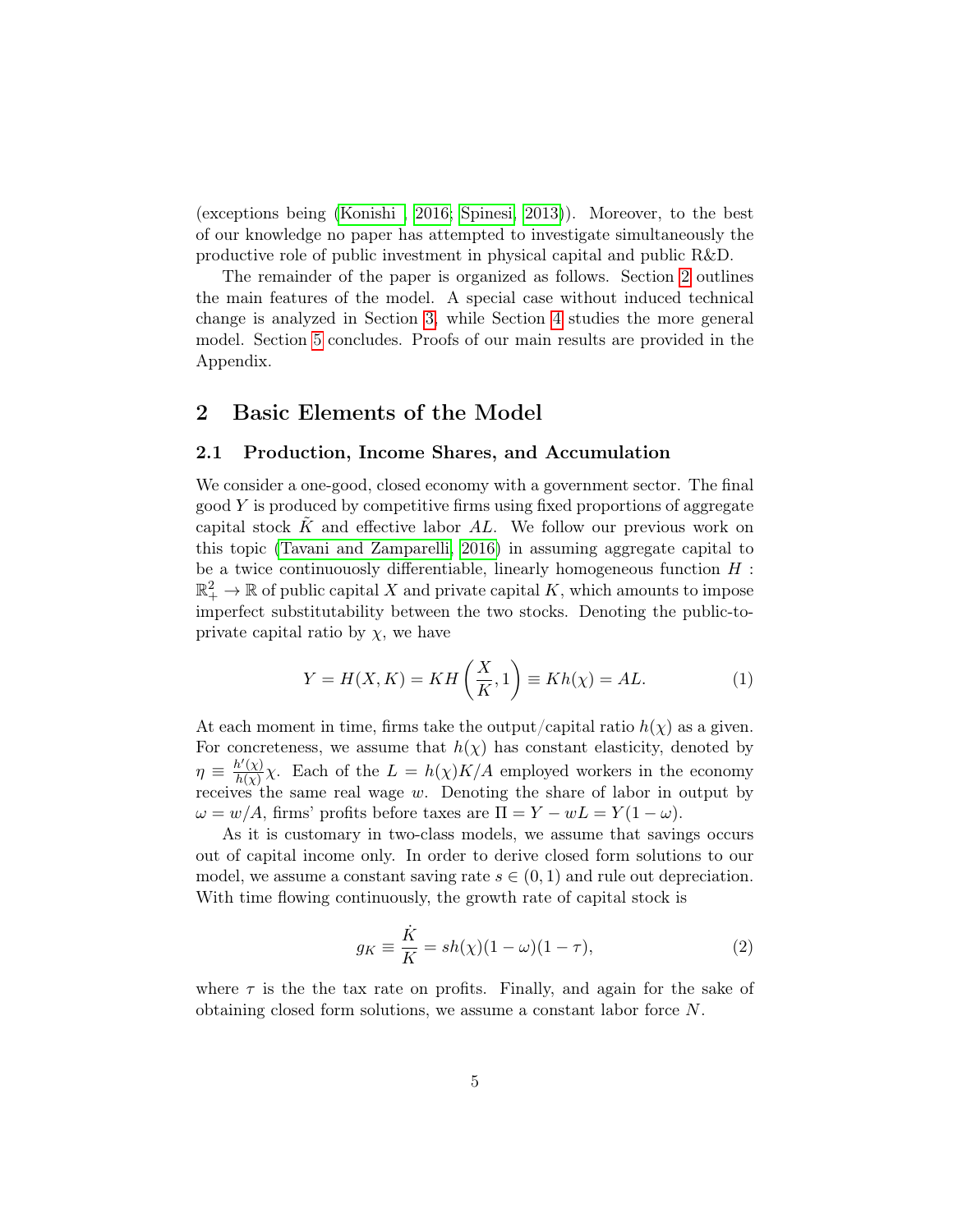#### 2.2 Government

The government sector taxes both profits and wages at the same rate  $\tau \in$ [0, 1]. This is equivalent to levying an income tax on the overall economy. In fact, total tax receipts for the government are  $\tau(wL+\Pi) = \tau[\omega+(1-\omega)]Y =$  $\tau h(\chi)K$ . Taxes collected by the government have two purposes: on the one hand, they finance the accumulation of public capital,  $\overline{X}$ . On the other hand, tax revenues finance publicly-funded R&D investment  $R_G$ . Denoting by  $\theta \in (0,1)$  the fraction of government spending that goes to public investment, and imposing a balanced budget, we have the following relations:

$$
g_X \equiv \frac{\dot{X}}{X} = \theta \tau \frac{h(\chi)}{\chi}, \tag{3}
$$

$$
\frac{R_G}{Y} = (1 - \theta)\tau.
$$
\n(4)

#### 2.3 Innovation

We assume that labor productivity growth  $g_A$  is log-linear in the share of public R&D in output  $R_G/Y$  and on the labor share via induced technical change:

<span id="page-6-0"></span>
$$
g_A \equiv \frac{\dot{A}}{A} = \lambda \left(\frac{R_G}{Y}\right)^{\phi} \omega^{\beta} = \lambda \left[ (1 - \theta)\tau \right]^{\phi} \omega^{\beta}, \ \phi \in (0, 1), \ \beta \in [0, 1).
$$
 (5)

Our innovation technology has two components. The first is based on the endogenous growth literature, which generally considers the flow of newly produced technologies  $\overline{A}$  to depend positively on R&D inputs  $(R_G)$ , and on the existing level of technology itself  $(A)$ . This specification, in turn, has two features: a linear spill-over from the stock of technology to the production of new ideas, which is useful to produce endogenous growth; and a normalization of R&D investment which excludes explosive growth. The latter is typically justified with the argument of increasing complexity of discovering new ideas, or the dilution argument of R&D investment over an increasing number of sectors. New ideas are made available freely and immediately to the private sector. The peculiarity of our assumption is that R&D investments are carried out of by the public sector only. While being an obvious simplification, this assumption highlights the importance of the entrepreneurial state emphasized by [Mazzucato](#page-19-5) [\(2013\)](#page-19-5).

The role of the private sector in promoting labor productivity growth is captured by the second component of the innovation technology. We follow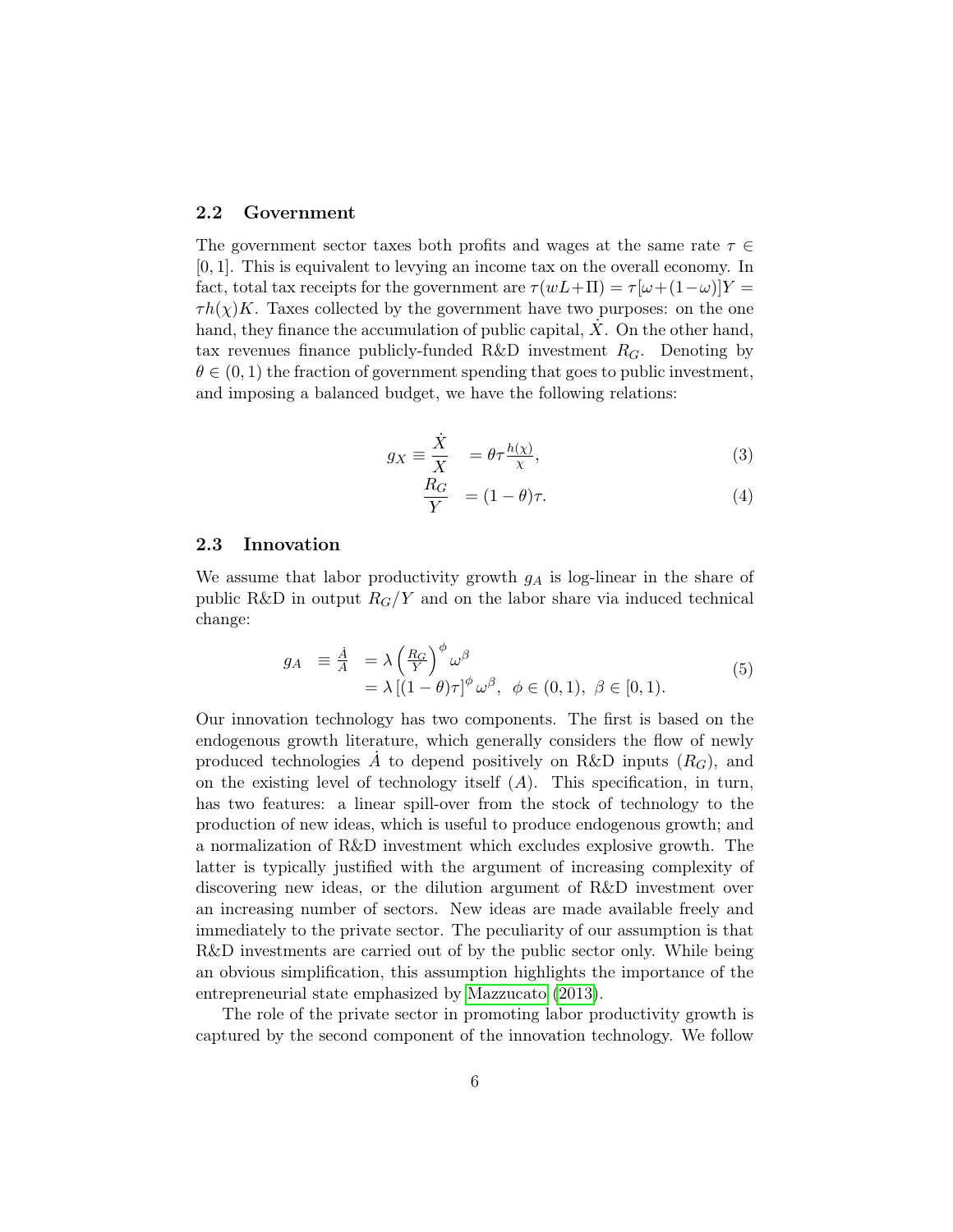the induced innovation hypothesis in assuming that the growth rate of labor productivity depends on the labor share. A higher labor share represents higher unit labor costs for individual firms, which then have an incentive to save on labor requirements and introduce labor-saving innovations.

#### 2.4 Dynamics of the Public-to-Private Capital Ratio

One of the main implications of introducing infrastructure spending by the government sector in the model is that the public-to-private capital ratio becomes a state variable of the model. Its law of motion is:

<span id="page-7-0"></span>
$$
g_{\chi} \equiv \frac{\dot{\chi}}{\chi} = g_X - g_K = h(\chi) \left[ \frac{\theta \tau}{\chi} - s(1 - \omega)(1 - \tau) \right] \tag{6}
$$

#### 2.5 Dynamics of Employment

As in the basic Goodwin model, we consider the employment rate  $e \equiv L/N$  as a state variable of our setup. Given equation [\(1\)](#page-5-1) and the assumed constancy of population, the evolution of the employment rate over time is:

<span id="page-7-1"></span>
$$
g_e \equiv \frac{\dot{e}}{e} = \eta g_\chi + g_K - g_A
$$
  
=  $\eta h(\chi) \left[ \frac{\theta \tau}{\chi} - s(1 - \omega)(1 - \tau) \right]$   
=  $sh(\chi)(1 - \omega)(1 - \tau) - \lambda [(1 - \theta)\tau]^{\phi} \omega^{\beta}.$  (7)

#### <span id="page-7-3"></span>2.6 Dynamics of Income Shares

The third state variable of the model is the labor share. In typical [Goodwin](#page-18-0) [\(1967\)](#page-18-0) fashion, we assume that the real wage grows with employment, according to a version of the Phillips Curve:  $\dot{w}/w = f(e), f'(\cdot) > 0$ . Therefore, using  $(5)$ , we have:

<span id="page-7-2"></span>
$$
g_{\omega} \equiv \frac{\dot{\omega}}{\omega} = f(e) - g_A
$$
  
=  $f(e) - \lambda [(1 - \theta)\tau]^{\phi} \omega^{\beta}$  (8)

Goodwin assumed a strictly convex function  $f(e)$ . In what follows, we impose  $f(e) = e^{1/\delta}, \delta \in (0, 1).$ 

We thus have a three-dimensional dynamical system formed by equations [\(6\)](#page-7-0), [\(7\)](#page-7-1), and [\(8\)](#page-7-2) to study. We first focus on a special case of the model where there is no role for induced technical change, that is with  $\beta = 0, \phi \in (0, 1)$ . This is in line with the lack of distributive considerations in [Mazzucato](#page-19-5) [\(2013\)](#page-19-5). Such a special case is very tractable analytically, and quite close to the original [Goodwin](#page-18-0) [\(1967\)](#page-18-0) model. An important difference, however, is that fiscal policy matters in the long run for distributive purposes.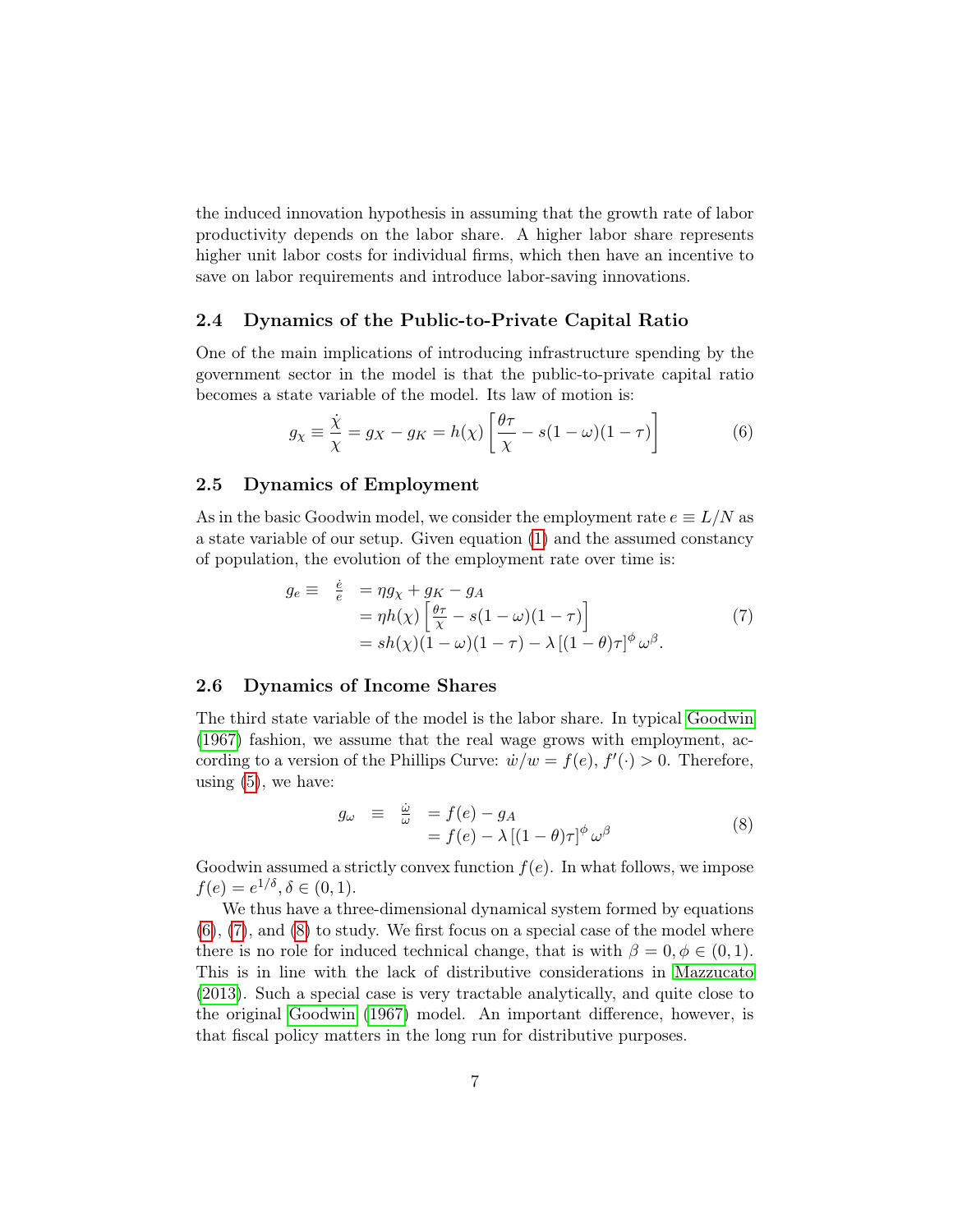## <span id="page-8-0"></span>3 A Special Case

In order to characterize the steady state, let us begin with the public-toprivate capital stock ratio. Setting  $g_{\chi} = 0$ , we first find the following *isocline*:

<span id="page-8-1"></span>
$$
\chi(\omega) = \frac{\theta \tau}{s(1 - \omega)(1 - \tau)},\tag{9}
$$

which is increasing in the labor share. A higher labor share reduces private investment; being public capital accumulation decreasing in  $\chi$ , a higher level of  $\chi$  is required to ensure  $g_X - g_K = 0$ .

Next, setting  $g_e = 0$  in equation [\(7\)](#page-7-1) we can characterize the isocline relating the labor share to the public-to-private capital ratio:

$$
1 - \omega(\chi) = \frac{1}{(1 - \eta)s(1 - \tau)} \left[ \frac{\lambda \left[ (1 - \theta)\tau \right]^{\phi}}{\chi^{\eta}} - \frac{\eta \theta \tau}{\chi} \right]. \tag{10}
$$

Along the isocline, the labor share is U-shaped in the public-to-private capital ratio. In order to obtain the steady state value of the labor share in terms of parameters only, substitute the value  $\chi(\omega)$  from equation [\(9\)](#page-8-1):

<span id="page-8-2"></span>
$$
1 - \omega_{ss} = \frac{\lambda^{\frac{1}{1-\eta}} (1-\theta)^{\frac{\phi}{1-\eta}}}{s(1-\tau)\tau^{\frac{\eta-\phi}{1-\eta}} \theta^{\frac{\eta}{1-\eta}}}.
$$
 (ω)

The steady state share of labor is always increasing in the proportion of tax revenues spent on the accumulation of public capital  $(\theta)$ . Investment in public capital raises labor demand, while public R&D allows firms to economize on labor requirements. Thus, a shift in the composition of government expenditure in favor of public investment puts pressure on the exogenous labor force, which is then able to capture a larger share of output.

With respect to the tax rate, if the output-elasticity of public capital is greater than the innovation-elasticity of public research, the steady state labor share is hump-shaped in the tax rate. In fact, we can state the following result.

<span id="page-8-3"></span>**Proposition 1.** Suppose that  $1 > \eta > \phi$ . Then, there exists an interior value  $\tau^* = \frac{\eta - \phi}{1 - \phi}$  $\frac{\eta-\phi}{1-\phi} \in (0,1)$  such that the steady state labor share is maximized.

#### Proof. See Appendix [A.](#page-14-0)

The intuition for our result is the following. Government spending has two effects on the labor share. On the one hand, public infrastructure investment reinforces capital accumulation: it increases employment everything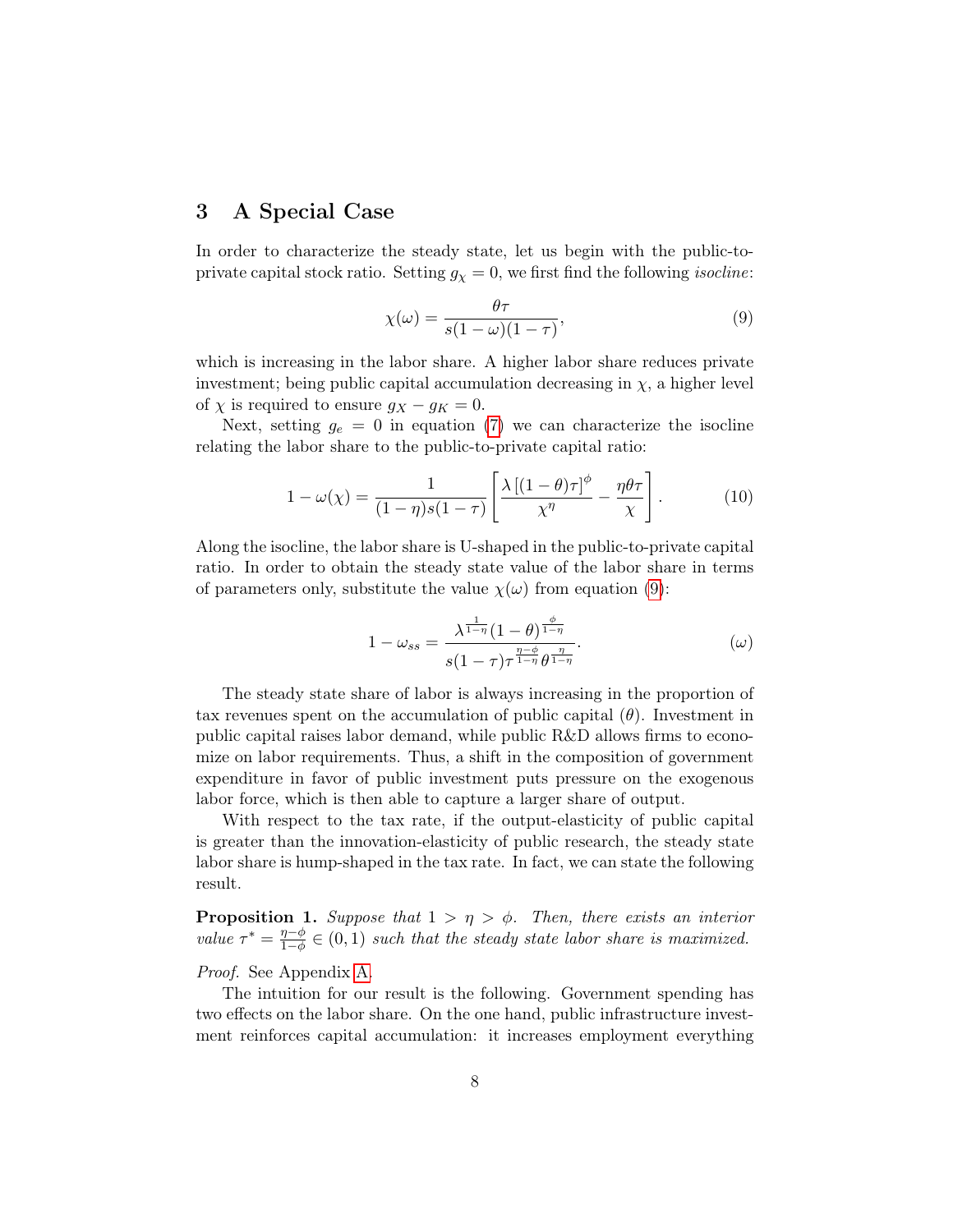else equal, thus putting pressure on real wages relative to labor productivity. The strength of this effect on the labor share depends on the output-elasticity of public capital  $\eta$ . On the other hand, public R&D increases labor productivity, thus lowering unit labor costs in production everything else equal. The strength of this effect on the labor share is captured by the R&D elasticity  $\phi$ . If  $\eta < \phi$ , the labor share is always decreasing in the tax rate. The negative effect of innovation on labor demand is stronger than the positive capital accumulation effect; labor demand falls relative to the labor force, and the labor share decreases. In this case, distributive considerations would push the government sector to levy a tax rate as small as possible; but this would reduce funds for both infrastructure and R&D spending. If instead  $\eta > \phi$ , the public sector can levy taxes so that the two effects balance each other, and the labor share is maximized.  $\Box$ 

Next, we can find the steady state public-to-private capital stock ratio by plugging  $\omega_{ss}$  into [\(9\)](#page-8-1):

$$
\chi_{ss} = \left(\frac{\theta}{\lambda}\right)^{\frac{1}{1-\eta}} \frac{\tau^{\frac{1-\phi}{1-\eta}}}{(1-\theta)^{\frac{\phi}{1-\eta}}}.\tag{1}
$$

Intuitively, the long-run public-to-private capital ratio rises with the tax rate and the share of government expenditure employed in public physical capital investment. Finally, the steady state employment rate is found, from [\(8\)](#page-7-2), as:

<span id="page-9-0"></span>
$$
e_{ss} = \left\{ \lambda \left[ (1 - \theta)\tau \right]^{\phi} \right\}^{\delta}.
$$
 (e)

Real wages being a positive function of employment, a higher labor productivity growth requires a higher employment rate to stabilize the labor share. At a steady state,  $g_{Y,ss} = g_{A,ss} = f(e_{ss})$ , so that long run growth and employment move together, and the growth maximizing policy and the employment maximizing policy coincide. Higher taxes and a higher share of tax revenues invested in public R&D simultaneously raise both labor productivity growth and employment. Hence, there is no growth- or employmentmaximizing strategy in this case. The government only faces the constraint that at  $\tau = 1$  private capital accumulation drops to zero.

Regarding the stability properties of the steady state, Appendix [D](#page-17-3) shows that this special case gives rise to a limit cycle. This result is similar to the [Goodwin](#page-18-0) [\(1967\)](#page-18-0) cycle, though it involves the additional state variable  $\chi$ .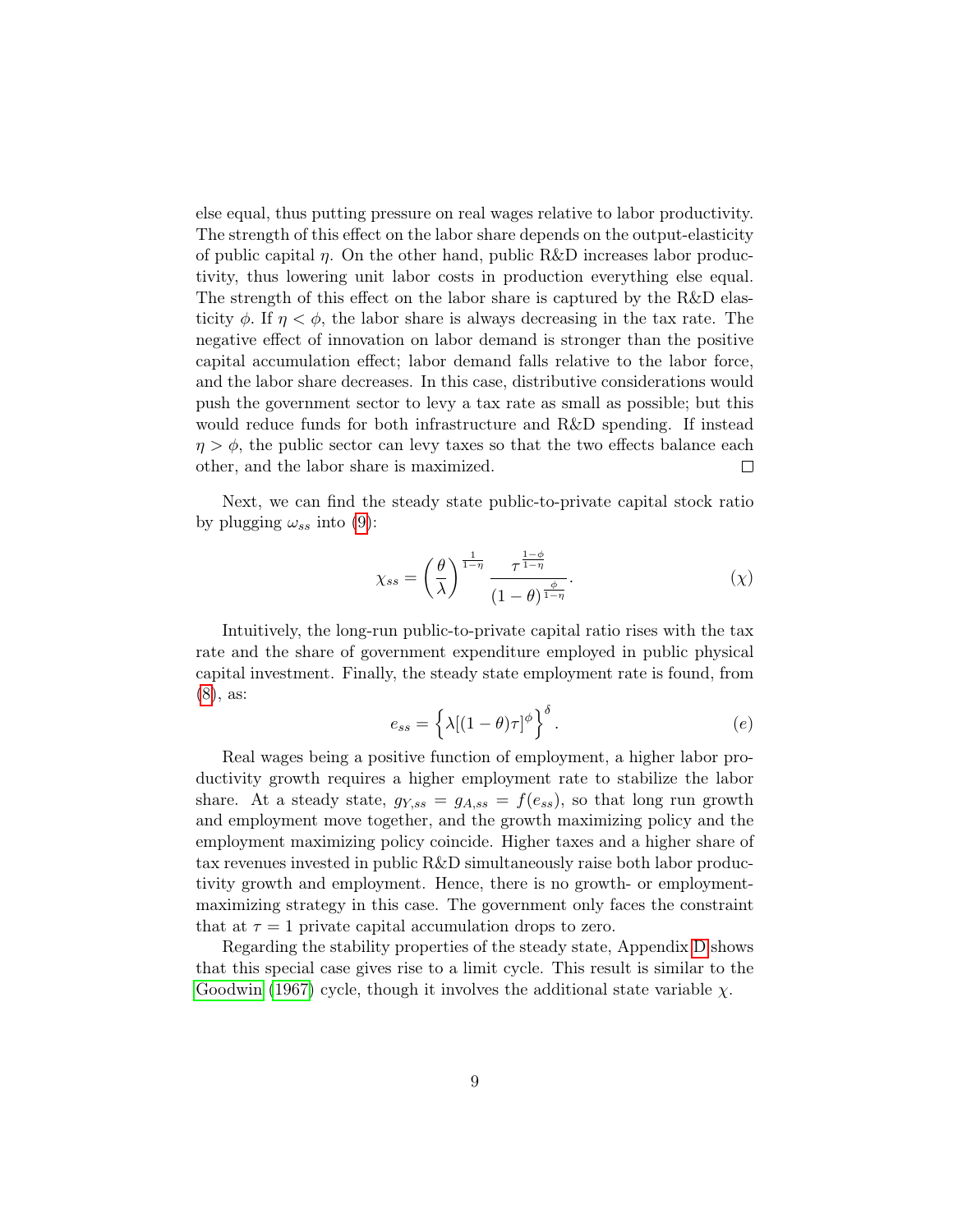#### <span id="page-10-2"></span>3.1 Simulation Results

We used *Mathematica* to numerically simulate the special case discussed in this section. The output elasticity of public capital for the United States can be found in the literature. Despite the initial estimates by [Aschauer](#page-17-1) [\(1989\)](#page-17-1) were in the magnitude of 40%, more recent research, surveyed in [Isaksson](#page-19-12) [\(2009\)](#page-19-12), suggest to calibrate  $\eta$  around .15. In order to restrict our attention to the interesting case where  $\eta > \phi$ , we set  $\phi = .05$  for this simulation round.

In order to calibrate government spending, a figure for infrastructure (and water) spending can be obtained from the US Congressional Budget Office. The post-war federal average for the US is 2.4% of GDP which, since in our model  $X = \theta \tau Y$ , anchors  $\theta \tau = 0.024$ . On the other hand, we found National Science Foundation figures for the share of public financing of innovation in GDP around  $1.2\% = (1 - \theta)\tau$ . We can thus calibrate both the composition parameter  $\theta$  and the tax rate  $\tau$  using these two equations. Notice that, given the small size of the two average values for government spending to match, the solution will return a pretty low tax rate (which is the variable that scales government spending in our model). This, however, is harmless, because in our framework the only two uses of government spending are infrastructure spending and public R&D. Thus, the values obtained for  $\tau$  and  $\theta$  using our calibration strategy are those consistent with a (hypothetical) government sector only performing these two roles and running a balanced budget. Our values are  $\theta = .667$ ,  $\tau = .036$ .<sup>[2](#page-10-0)</sup> Using these values we can then calibrate  $\lambda$ , the scale parameter in the innovation function [\(5\)](#page-6-0), and the wage-Phillips curve parameter  $\delta$  in order to match a long-run growth rate of 2\% and a long-run unemployment rate of 5%. The final parameter to calibrate is the saving rate. We calibrate it using equation  $(\omega)$  to match a long-run value for the labor share of  $2/3$ , in line with the average labor share in post-war United States. We thus use  $s = .06$  for this round.<sup>[3](#page-10-1)</sup>

Figure [1](#page-11-1) displays the simulation results over 400 periods. From an initial condition with a labor share of .7 and an employment rate of .89, the dynamics quickly approach the limit cycle showing the familiar counter-clockwise cycles in the labor share - employment plane (left panel). The right panel

<span id="page-10-0"></span><sup>2</sup>Notice also that this calibration is not 'normative', but 'positive' in nature, because it does not require the tax rate to be at its labor share-maximizing value.

<span id="page-10-1"></span><sup>3</sup>Observe further that the simulated employment rate can in principle leave the unit square, even though under our calibration it does not. This is a well-known limitation of the Goodwin model, pointed out by [Desai et al.](#page-18-10) [\(2006\)](#page-18-10). Avoiding the issue altogether would imply to drastically modify the wage-Phillips curve, and would come at the expenses of the tractability of the model. Notice finally that these simulations are only illustrative of the limit cycle that occurs under this special case.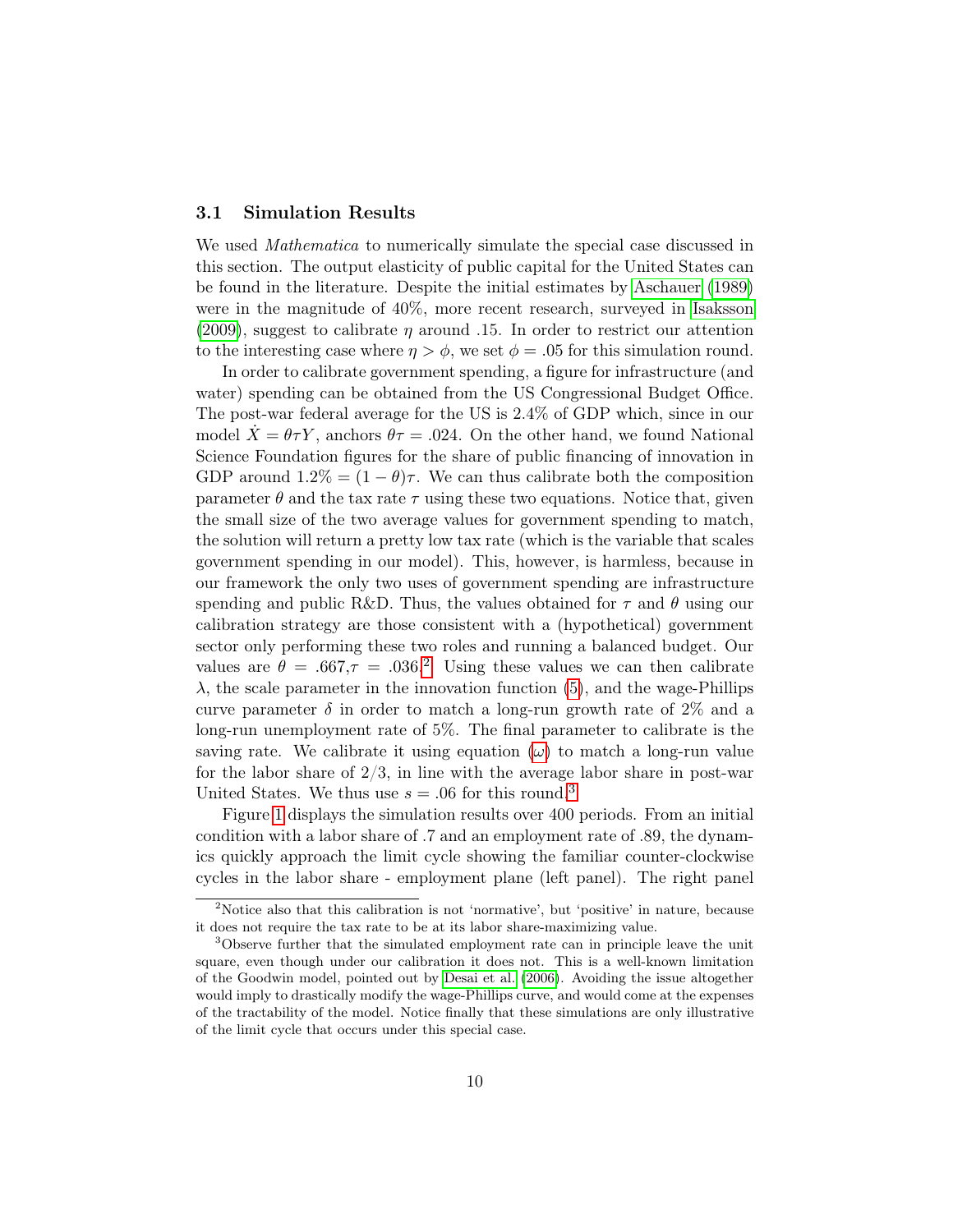

<span id="page-11-1"></span>Figure 1: Simulation results with  $\beta = 0$ .

displays the full three dimensional plot.

## <span id="page-11-0"></span>4 A More General Model with Induced Technical Change

Let us now consider the more general case for the innovation technology, that is when we allow for a positive influence of the labor share on labor productivity growth via induced technical change. Public and private capital accumulation are independent of labor productivity growth, so that the evolution of the public-to-private capital ratio  $\chi$  in the general model is not affected by the generalization in the innovation technology. Hence, equation [\(9\)](#page-8-1) is still the solution to  $g_{\chi}=0$ .

The general innovation technology does, however, change the dynamics of employment. Setting  $g_e = 0$  in equation [\(7\)](#page-7-1) when  $\beta > 0$ , and using equation [\(9\)](#page-8-1) yields the steady state labor share as the solution to

<span id="page-11-2"></span>
$$
\frac{\omega_{ss}^{\beta}}{\left(1-\omega_{ss}\right)^{1-\eta}} = \frac{\left[s(1-\tau)\right]^{1-\eta}\tau^{\eta-\phi}\theta^{\eta}}{\lambda(1-\theta)^{\phi}}.
$$
\n
$$
\tag{\omega'}
$$

Despite  $(\omega')$  not having an explicit solution, we can show that the tax rate and the composition of public expenditure have the same effect on the labor share as in  $(\omega)$ . In fact, total differentiation of  $(\omega')$  shows that the steady state labor share is still hump-shaped in the tax rate, and that the labor share maximizing tax rate is once again  $\tau^* = \frac{\eta - \phi}{1 - \phi}$  $\frac{\eta-\varphi}{1-\phi} \in (0,1)$ , provided that  $1 > \eta > \phi$ , as in Proposition [\(1\)](#page-8-3). [A](#page-14-0)ppendix A provides a proof. Even in the general case, and for the same reason, if  $\eta < \phi$  the labor share is always decreasing in the tax rate.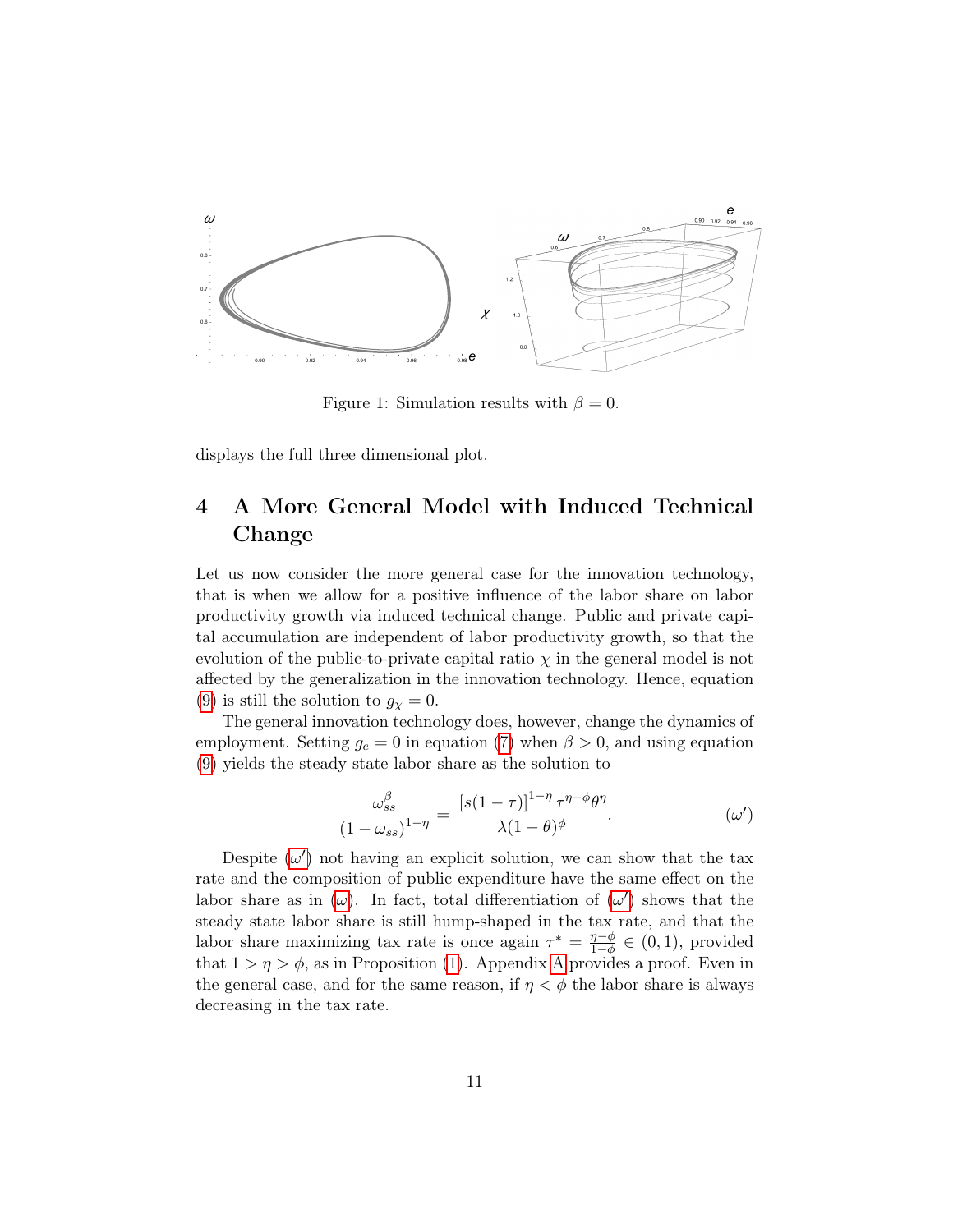With respect to the composition of public expenditure, notice that the left hand side of  $(\omega')$  is an increasing function of the labor share. The right hand side is a positive function of  $\theta$ , so that raising the share of taxes spent on the accumulation of public capital has a positive effect on the labor share.

Productivity growth also influences the dynamics of income shares, as it is clear from equation [\(8\)](#page-7-2). As before, this equation solves for the steady state employment rate, which under  $\beta > 0$  becomes:

<span id="page-12-0"></span>
$$
e_{ss} = \left\{ \lambda [(1 - \theta)\tau]^{\phi} \omega_{ss}^{\beta} \right\}^{\delta}.
$$
 (e')

The induced innovation hypothesis establishes a positive relation between the steady state employment rate and labor share. This feature of the model appealingly fits with the notion of a wage curve, as estimated by [Blanch](#page-18-11)[flower and Oswald](#page-18-11) [\(1995\)](#page-18-11). We show in the Appendix [A](#page-14-0) that the growth and employment maximizing tax rate satisfies  $\tau > \frac{\eta - \phi}{1 - \phi}$ . The intuition is clear. Productivity growth depends on the tax rate both directly, as taxes finance public R&D investment, and indirectly via the influence of the tax rate on the labor share. Since the first effect is always positive, the growth-maximizing tax rate must be higher than the labor share-maximizing one.

On the other hand, the composition of public expenditure has two opposite effects on growth and employment. The share of tax revenues spent on capital accumulation increases the labor share and thus has a positive influence on productivity growth; at the same time, however, it may harm growth by reducing public R&D investment. We show in Appendix [B](#page-15-0) that there may exist a growth-maximizing composition of public expenditure  $(\theta^*)$ where the two effects, at the margin, offset each other. In general,  $\theta^*$  will be a function of the elasticities of infrastructure spending and public R&D, of the private incentives to save on labor costs, and of the overall saving rate of the economy; but we cannot find a closed- form solution for these relations.

As far as stability is concerned, Appendix [C](#page-16-0) shows that the steady state is a stable focus, in line with the literature featuring a dependence of labor productivity growth on the labor share in the Goodwin model [\(Foley, 2003;](#page-18-1) [Julius, 2006;](#page-19-2) [Shah and Desai, 1981;](#page-19-1) [van der Ploeg, 1987\)](#page-20-0). Figure [2](#page-13-1) shows the results of a 400 periods simulation round obtained under  $\beta = .25$ . while Figure [3](#page-13-2) displays the results of a simulation run under  $\beta = 0.5$ . The initial conditions on the labor share and the employment rate are the same as above: in both figures, the left panel presents a two-dimensional slice of the plot, and it clearly displays both the counterclockwise movement and the converging path to the steady state. The right panel displays the full three dimensional plot as before. It is clear that convergence to the steady state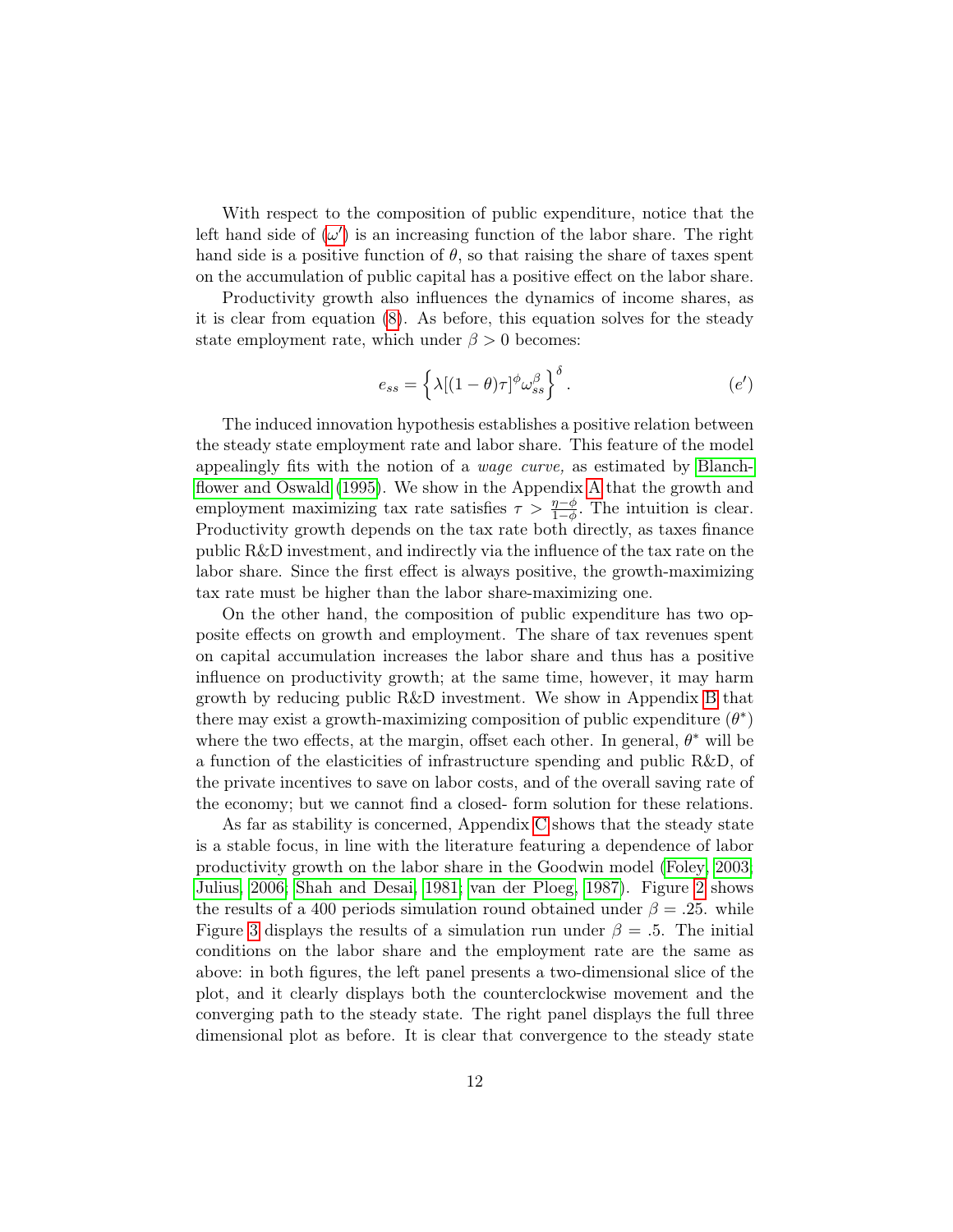

<span id="page-13-1"></span>Figure 2: Simulation results of the model with induced technical change  $(\beta = .25,$  everything else as before).



<span id="page-13-2"></span>Figure 3: Simulation results of the model with induced technical change  $(\beta = .5,$  everything else as before).

occurs faster the higher the value of the elasticity parameter  $\beta$ .

## <span id="page-13-0"></span>5 Conclusion

In this paper, we introduced a government sector as provider of public infrastructure as well as public R&D in an otherwise off-the-shelf growth cycle model based on [Goodwin](#page-18-0) [\(1967\)](#page-18-0), with and without induced technical change. We showed that such modification delivers important insights toward an understanding of the role of policy making in shaping the growth, employment, and distribution path of an economy. On the one hand, the accumulation of public capital fosters employment and wage growth, as well as having a positive level effect on GDP; on the other hand, public R&D increases labor productivity which keeps employment and the labor share in check.

A general conclusion of our model is that the growth-maximizing tax rate (when there is one) and the labor share-maximizing tax rate do not coincide,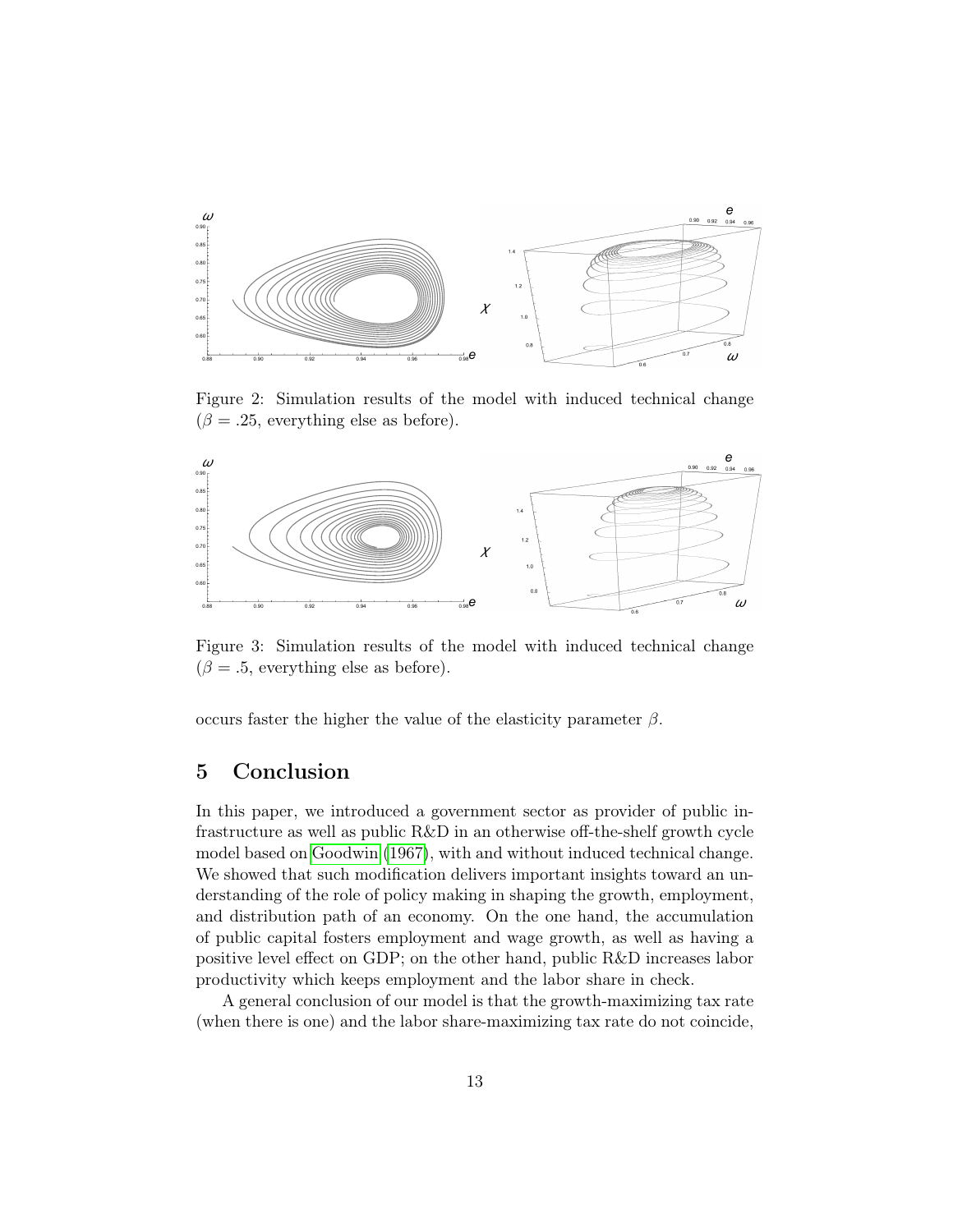with the implication that the public sector is not neutral with respect to an economy's steady state growth and distribution path. The extent of the difference depends on the elasticities of infrastructure spending and public R&D, on the private incentives to save on labor costs, and on the overall saving rate of the economy. In this regard, our model provides additional channels to evaluate the impact of policy making on long-run growth and employment on the one hand, and income distribution on the other.

Interestingly enough, however, the mere presence of a government sector engaged in a time-invariant allocation policy over infrastructure and innovation is not enough to dampen the growth cycle: just like in the induced technical change literature, a negative feedback of the labor share onto its own rate of change is necessary for stability to occur, and this negative feedback is unrelated to policymaking in our framework. With respect to the endless (or not) dynamic unfolding of the distributive conflict between labor and capital, an entrepreneurial state setting its fiscal policy with a certain long-run goal appears like a neutral spectator.

## <span id="page-14-0"></span>A Proof of Proposition [1](#page-8-3)

#### A.1 Special Case

Maximizing the labor share is equivalent to minimizing the natural logarithm of its complement (that is, the share of profits)  $1-\omega_{ss}$  as written in the RHS of equation  $(\omega)$ . We have that

$$
\frac{\partial \ln(1-\omega_{ss})}{\partial \tau} = \frac{1}{1-\tau} - \left(\frac{\eta-\phi}{1-\eta}\right)\frac{1}{\tau},
$$

and

$$
\frac{\partial^2 \ln(1-\omega_{ss})}{\partial \tau^2} = \frac{1}{(1-\tau)^2} + \left(\frac{\eta-\phi}{1-\eta}\right) \frac{1}{\tau^2} > 0.
$$

Because the steady state profit share is a convex function of  $\tau$ , the first order condition  $\partial \ln(1 - \omega_{ss})/\partial \tau = 0$  is necessary and sufficient for a minimum. It has an interior solution in

$$
\tau^* = \frac{\eta - \phi}{1 - \phi} \in (0, 1).
$$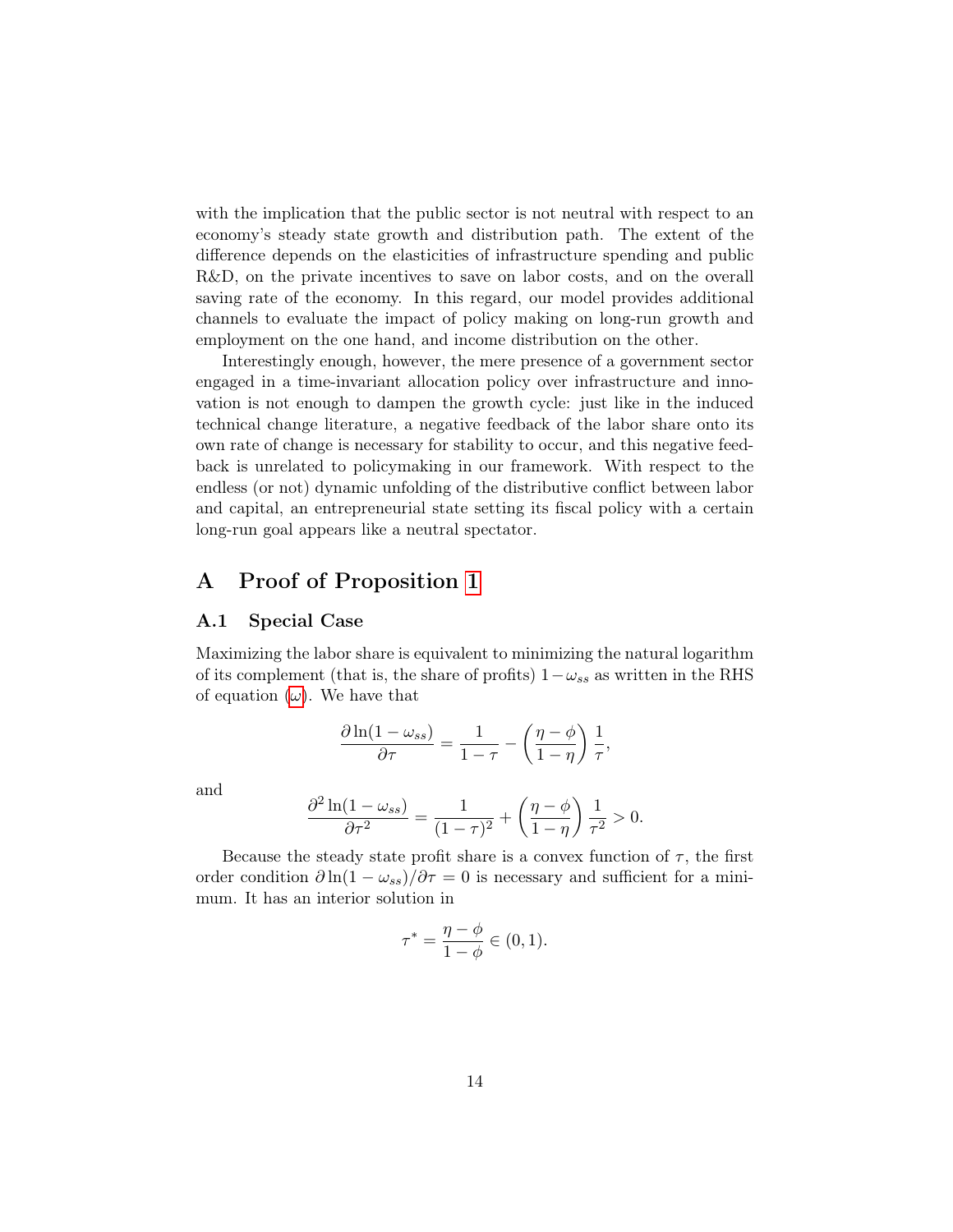### A.2 General Model

In order to prove the same result in the general model, totally differentiate ( $ω'$  $ω'$ ) with respect to  $ω$  and  $τ$  to find

$$
\left(\frac{(1-\omega_{ss})\beta+(1-\eta)\omega_{ss}}{\omega_{ss}^{1-\beta}(1-\omega_{ss})^{2-\eta}}\right)d\omega = \frac{s^{1-\eta}\theta^{\eta}}{\lambda(1-\theta)^{\phi}}\left(\frac{\eta-\phi-\tau(1-\phi)}{(1-\tau)^{\eta}\tau^{1-(\eta-\phi)}}\right)d\tau,
$$

hence,

<span id="page-15-1"></span>
$$
\frac{d\omega}{d\tau} = \frac{s^{1-\eta}\theta^{\eta}}{\lambda(1-\theta)^{\phi}} \frac{\omega_{ss}^{1-\beta} (1-\omega_{ss})^{2-\eta}}{(1-\tau)^{\eta}\tau^{1-(\eta-\phi)}} \frac{[\eta-\phi-\tau(1-\phi)]}{[(1-\omega_{ss})\beta+(1-\eta)\omega_{ss}]}.
$$
(11)

The denominator is always positive. It follows that  $Sign\frac{d\omega}{d\tau} = Sign[\eta - \phi - \frac{1}{2}]$  $\tau(1-\phi)$ , which proves that the labor share is maximized by  $\tau^* = \frac{\eta-\phi}{1-\phi}$  $\frac{\eta-\phi}{1-\phi}$ .

## <span id="page-15-0"></span>B Growth maximizing tax rate and composition of public expenditure

Taking logs in equation [\(5\)](#page-6-0) evaluated at the steady state, we have  $\ln g_A =$  $\ln \left[ \lambda (1-\theta)^{\phi} \tau^{\phi} \omega(\tau,\theta)_{ss}^{\beta} \right] = \ln \lambda + \phi \ln (1-\theta) + \phi \ln \tau + \beta \ln \omega(\tau,\theta)_{ss}$ . Hence,  $\frac{d\ln g_A}{d\tau}=$ φ  $rac{\tau}{\tau}$ β ω  $\frac{d\omega}{d\tau}$ . Setting  $\frac{d\ln g_A}{d\tau} = 0$ , while using [11](#page-15-1) we have 1 τ  $\sqrt{ }$  $\phi +$ β λ  $(1 - \omega_{ss})^{2 - \eta}$  $\omega_{ss}^{\beta}$  $s^{1-\eta}\theta^{\eta}$  $(1-\theta)^\phi$  $\tau^{\eta-\phi}$  $(1-\tau)^\eta$  $[\eta - \phi - \tau(1 - \phi)]$  $[(1-\omega_{ss})\beta] + (1-\eta)\omega_{ss}]$ 1  $= 0,$ or

$$
\phi = \frac{\beta (1 - \omega_{ss})^{2-\eta} s^{1-\eta} \theta^{\eta}}{\omega_{ss}^{\beta}} \frac{\tau^{\eta-\phi}}{(1-\theta)^{\phi}} \frac{[\tau(1-\phi) - (\eta-\phi)]}{[(1-\omega_{ss})\beta + (1-\eta)\omega_{ss}]},
$$

which requires  $\tau(1-\phi) > \eta - \phi$ , or  $\tau > \frac{\eta - \phi}{1-\phi}$ .

With respect to the growth maximizing composition of public expenditure  $(\theta^*)$ , totally differentiate  $(\omega')$  with respect to  $\omega$  and  $\tau$  to find

$$
\frac{d\omega}{d\theta} = \left(\frac{[s(1-\tau)]^{1-\eta}\tau^{\eta-\phi}}{\lambda}\right)\left(\frac{\eta-\theta(\eta-\phi)}{\theta^{1-\eta}(1-\theta)^{1+\phi}}\right)\left(\frac{\omega_{ss}^{\beta-1}(1-\omega_{ss})^{2-\eta}}{(1-\omega_{ss})\beta+(1-\eta)\omega_{ss}!}\right).
$$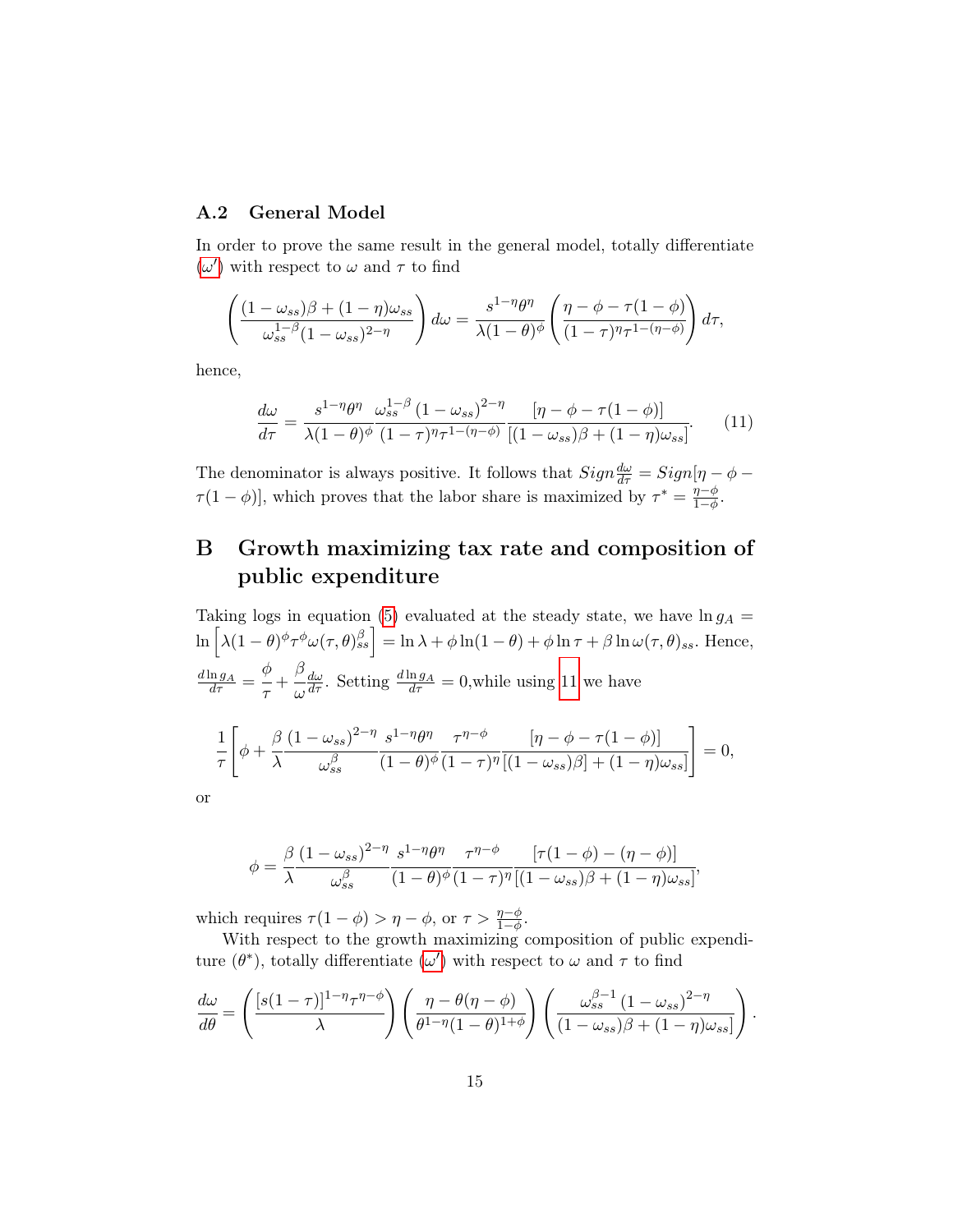Next, set  $\frac{d \ln g_A}{d \theta}$  =  $-\phi$  $\frac{1}{1-\theta}$  + β ω  $\frac{d\omega}{d\theta} = 0$ , to find

$$
\frac{[s(1-\tau)]^{1-\eta}\tau^{\eta-\phi}}{\lambda}\frac{\eta-\theta^*(\eta-\phi)}{[(1-\omega_{ss})\beta+(1-\eta)\omega_{ss}]} \frac{(1-\omega_{ss})^{2-\eta}}{\omega_{ss}^{2-\beta}}=\frac{\phi}{\beta}\theta^{*(1-\eta)}(1-\theta^*)^{\phi}.
$$

## <span id="page-16-0"></span>C Stability Analysis: General Model

Linearization of the system formed by equations  $(6)$ ,  $(7)$  and  $(8)$  around its steady state position, when  $\beta \in (0, 1)$ , yields the following Jacobian matrix:

$$
J(\chi_{ss}, e_{ss}, \omega_{ss}) = \begin{bmatrix} J_{11} & 0 & J_{13} \\ 0 & 0 & J_{23} \\ 0 & J_{32} & J_{33} \end{bmatrix},
$$

with

$$
J_{11} = -\tau \theta \chi_{ss}^{\eta-1} < 0;
$$
\n
$$
J_{13} = s(1-\tau)\chi_{ss}^{1+\eta} > 0;
$$
\n
$$
J_{23} = -e_{ss} \left\{ (1-\eta)s(1-\tau)\chi_{ss}^{\eta} + \lambda\beta[1-\theta)\tau]^{\phi}\omega^{\beta-1} \right\} < 0;
$$
\n
$$
J_{32} = \delta^{-1} e_{ss}^{\frac{1-\delta}{\delta}} \omega_{ss} > 0;
$$
\n
$$
J_{33} = -\lambda\beta \left( (1-\theta)\tau \right)^{\phi} \omega_{ss}^{\beta} < 0.
$$

The Routh-Hurwitz necessary and sufficient conditions for stability of the steady state require that:

- 1.  $TrJ < 0$ . We have that  $TrJ = J_{11} + J_{33} < 0$  as required.
- 2.  $DetJ < 0$ . We have that  $DetJ = J_{11} \times (-J_{23}J_{32}) < 0$  as required.
- 3.  $PmJ > 0$ , where  $PmJ$  denotes the sum of the principal minors of J. In fact,  $PmJ = -J_{23}J_{32} + J_{11}J_{33} > 0$  as required.
- 4. Finally, we need to check that  $-PmJ + DetJ/TrJ < 0$ . Since  $TrJ <$ 0, the condition can be rewritten as  $DetJ > TrJ(PmJ)$ . We have  $-J_{11}J_{23}J_{32} > (J_{11}+J_{33})[-J_{23}J_{32}+J_{11}J_{33}] = -J_{11}J_{23}J_{32}-J_{33}J_{23}J_{32}+$  $J_{11}^2 J_{33} + J_{11} J_{33}^2$ ,  $\iff 0 > J_{33}(-J_{23}J_{32} + J_{11}^2 + J_{11}J_{33})$ , which is always true.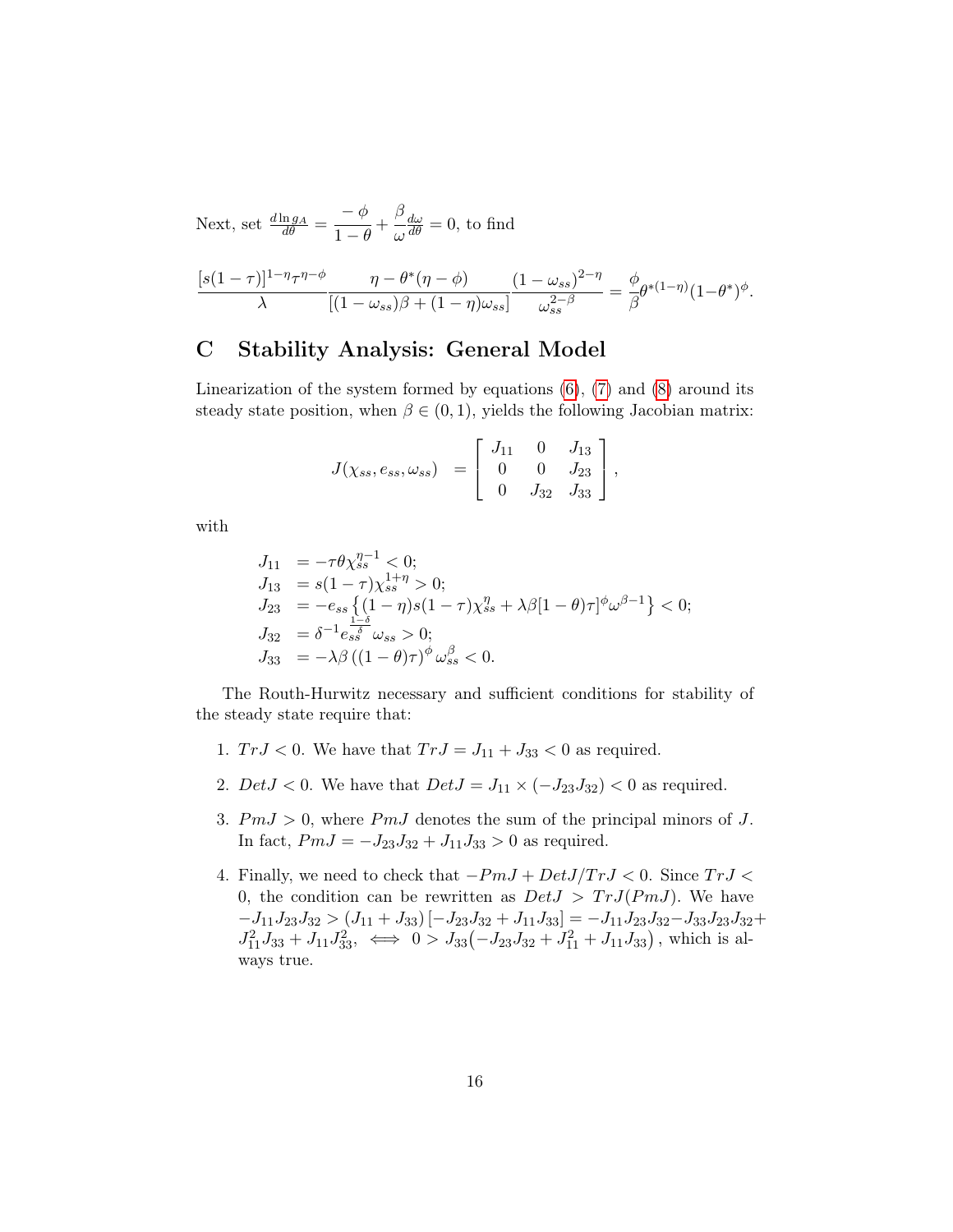## <span id="page-17-3"></span>D Stability Analysis: Special Case

Linearization of the system formed by equations  $(6)$ ,  $(7)$  and  $(8)$  around its steady state position, evaluated at  $\beta = 0$ , yields the following Jacobian matrix:

$$
J(\chi_{ss}, e_{ss}, \omega_{ss}) = \begin{bmatrix} J_{11} & 0 & J_{13} \\ 0 & 0 & J_{23} \\ 0 & J_{32} & 0 \end{bmatrix},
$$

with

$$
J_{11} = -\tau \theta \chi_{ss}^{\eta - 1} < 0;
$$
\n
$$
J_{13} = s(1 - \tau) \chi_{ss}^{1 + \eta} > 0;
$$
\n
$$
J_{23} = -(1 - \eta)s(1 - \tau) \chi_{ss}^{\eta} e_{ss} < 0;
$$
\n
$$
J_{32} = \delta^{-1} e_{ss}^{\frac{1 - \delta}{\delta}} \omega_{ss} > 0.
$$

The Routh-Hurwitz necessary and sufficient conditions for stability of the steady state require that:

- 1.  $TrJ < 0$ . We have that  $TrJ = J_{11} < 0$  as required.
- 2.  $DetJ < 0$ . We have that  $DetJ = J_{11} \times (-J_{23}J_{32}) < 0$  as required.
- 3.  $PmJ > 0$ , where  $PmJ$  denotes the sum of the principal minors of J. It is easy to check that, in fact,  $PmJ = -J_{23}J_{32} > 0$  as required.
- <span id="page-17-4"></span>4. Finally, we need to check that  $-PmJ+DetJ/TrJ < 0$ . This condition is violated. In fact,  $DetJ/Tr_J = Pm_1J = PmJ$ , so we have  $-PmJ +$  $PmJ = 0$ . As argued by [Julius](#page-19-2) [\(2006\)](#page-19-2), when the fourth condition goes from negative (see the previous appendix) through zero the Hopf's bifurcation theorem implies that the system has a family of closed orbits in a neighborhood of the steady state. This is happening as  $\beta$ goes from positive to zero.

## References

- <span id="page-17-1"></span>Aschauer, D.A., 1989. "Is Public Expenditure Productive?", Journal of Monetary Economics, 23(2): 177-200. [1,](#page-2-0) [3.1](#page-10-2)
- <span id="page-17-2"></span>Aschauer, D.A., 2000. "Do States Optimize? Public Capital and Economic Growth", The Annals of Regional Science, 34(3): 343-363. [1](#page-2-0)
- <span id="page-17-0"></span>Barrales, J. and R. von Arnim, 2015. "Demand-driven Goodwin cycles with Kaldorian and Kaleckian features", Review of Keynesian Economics, 3(3): 351-373. [1](#page-2-0)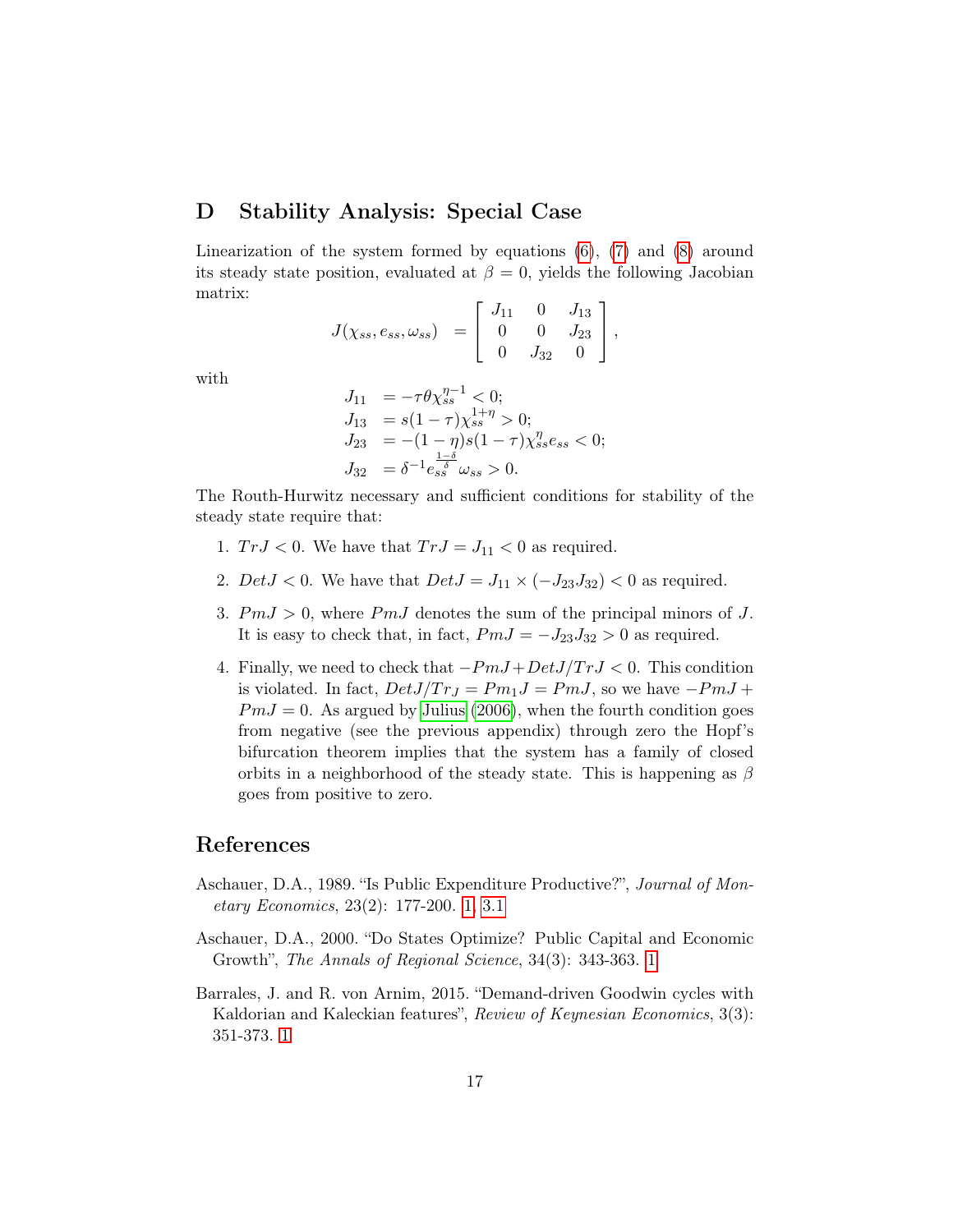- <span id="page-18-5"></span>Barrales, J. and R. von Arnim, 2016. "Longer Run Distributive Cycles: Wavelet Decomposition for US, 1948-2014", University of Utah, mimeo. [1](#page-2-0)
- <span id="page-18-6"></span>Barro, R. J., 1990. "Government Spending in a Simple Model of Endogenous Growth', Quarterly Journal of Economics, 98(5), S103-25. [1](#page-2-0)
- <span id="page-18-11"></span>Blanchflower, D., and Oswald, A., 1995. The Wage Curve. Cambridge, MA: MIT Press. [4](#page-12-0)
- <span id="page-18-9"></span>Cohen, W.M., Nelson, R.R., and Walsh, J.P., 2002. "Links and Impacts: The Influence of Public Research on Industrial R&D", Management Science 48: 1-23. [1](#page-2-0)
- <span id="page-18-2"></span>Desai, M., 1973. "Growth Cycles and Inflation in a Model of the Class Struggle", Journal of Economic Theory 6(6): 527-545. [1](#page-2-0)
- <span id="page-18-10"></span>Desai, M., Henry, B., Mosley, A., Pemberton, M., 2006. "A Clarification of the Goodwin Model of the Growth Cycle', Journal of Economic Dynamics and Control 30: 2661-2670. [3](#page-10-1)
- <span id="page-18-7"></span>Devarajan, S., S. Vinaya and Zou, H., 1996. "The Composition of Public Expenditure and Economic Growth", Journal of Monetary Economics, 37(2-3), 313-344. [1](#page-2-0)
- <span id="page-18-4"></span>Fiorio, C., Mohun, S., and Veneziani, R., 2013. "Social Democracy and Distributive Conflict in the UK, 1950-2010". Working Paper No. 705, School of Economics and Finance, Queen Mary University of London. ISSN: 1473- 0278. [1](#page-2-0)
- <span id="page-18-1"></span>Foley, D. K., 2003. "Endogenous Technical Change with Externalities in a Classical Growth Model", Journal of Economic Behavior and Organization, 52: 167-189. [1,](#page-2-0) [4](#page-12-0)
- <span id="page-18-3"></span>Glombowski, J. and Kruger M. 1984. "Unemployment Insurance and Cyclical Growth", in Goodwin, R.M., Vercelli, A. and Kruger, (eds.) Nonlinear Models of Fluctuating Growth, Berlin. [1](#page-2-0)
- <span id="page-18-8"></span>Glomm, G. and Ravikumar, B., 1997. "Productive Government Expenditures and Long-run Growth", Journal of Economic Dynamics and Control, 21(1): 183-204. [1](#page-2-0)
- <span id="page-18-0"></span>Goodwin, R., 1967. "A Growth Cycle", In: Carl Feinstein, editor, Socialism, capitalism, and economic growth. Cambridge, UK: Cambridge University Press. [\(document\),](#page-1-0) [1,](#page-2-0) [2.6,](#page-7-3) [2.6,](#page-7-2) [3,](#page-9-0) [5](#page-13-0)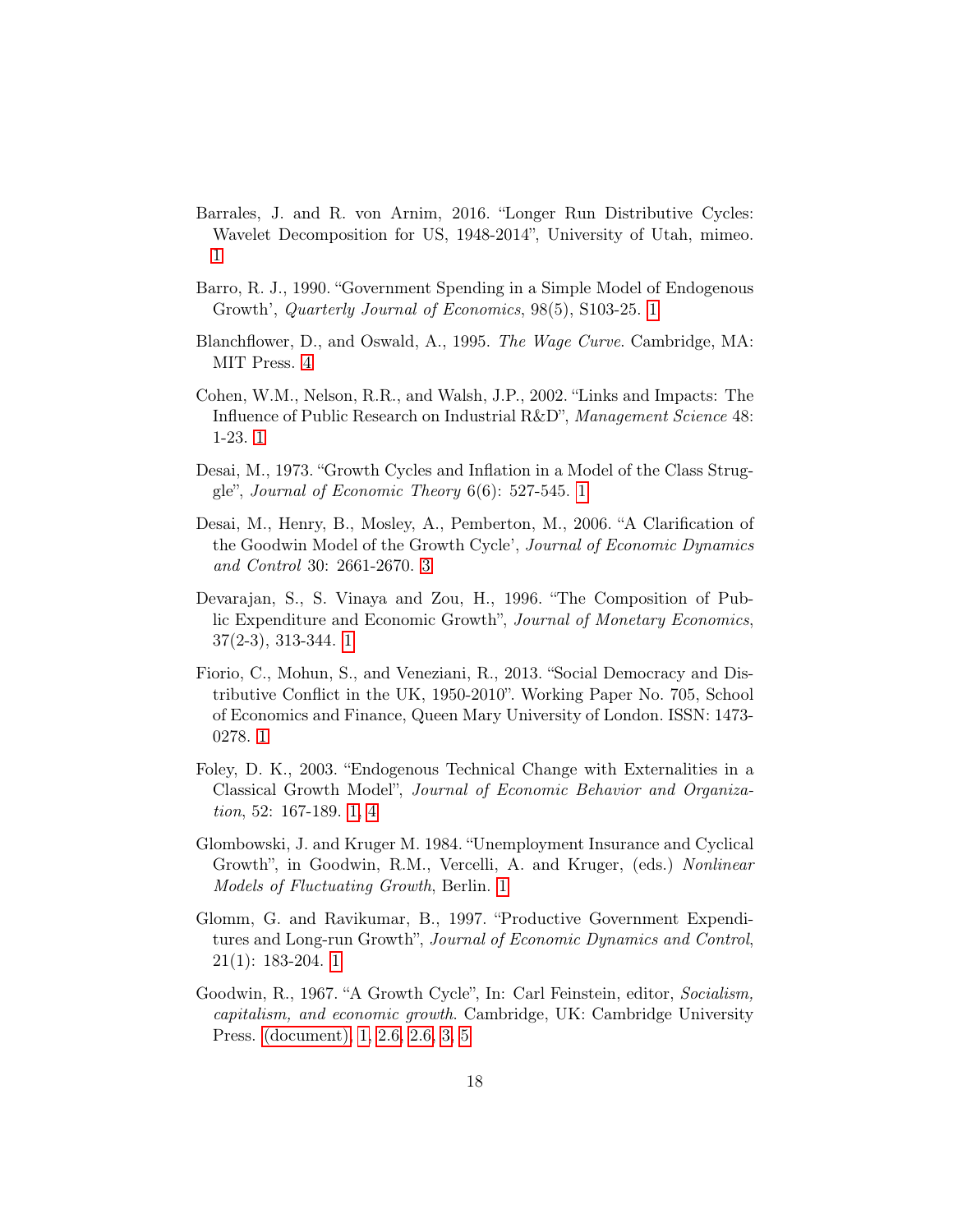- <span id="page-19-6"></span>Harvie, 2000. D. "Testing Goodwin: Growth Cycles in OECD Countries", Cambridge Journal of Economics 24: 349-376 [1](#page-2-0)
- <span id="page-19-7"></span>Holtz-Eakin, D., 1994. "Public-sector Capital and the Productivity Puzzle", Review of Economics and Statistics, 76(1): 12-21. [1](#page-2-0)
- <span id="page-19-8"></span>Irmen, A. and Kuehnel, J., 2009. "Productive Government Expenditure and Economic Growth", Journal of Economic Surveys 23(4): 692-733. [1](#page-2-0)
- <span id="page-19-12"></span>Isaksson, A., 2009. "Public Capital, Infrastructure and Industrial Development". Research and Statistics Branch Working Paper 15/2009, UNIDO. [3.1](#page-10-2)
- <span id="page-19-2"></span>Julius, A. J., 2006. "Steady State Growth and Distribution with an Endogenous Direction of Technical Change", *Metroeconomica* 56(1): 101-125. [1,](#page-2-0) [4,](#page-12-0) [4](#page-17-4)
- <span id="page-19-3"></span>Keen, S., 1995. "Finance and economic breakdown: modeling Minsky's financial instability hypothesis", Journal of Post-Keynesian Economics 17(4): 607-635. [1](#page-2-0)
- <span id="page-19-10"></span>Konishi, K., 2016. "Public Research Spending in an Endogenous Growth Model", Macroeconomic Dynamics, available on CJO2016. doi:10.1017/S1365100515000759. [1](#page-2-0)
- <span id="page-19-9"></span>Levy D.M., 1990. "Estimating the impact of government R&D", Economic Letters 32: 169-173. [1](#page-2-0)
- <span id="page-19-5"></span>Mazzucato, M., 2013. The Entrepreneurial State, Anthem Press. [1,](#page-2-0) [2.3,](#page-6-0) [2.6](#page-7-2)
- <span id="page-19-4"></span>Mehrling, P. G., 1986. "A Classical Model of the Class Struggle: a Game-Theoretic Approach", Journal of Political Economy 94(6): 1280-1303. [1](#page-2-0)
- <span id="page-19-0"></span>Mohun, S., and Veneziani, R., 2006. "Structural Stability and Goodwin's Growth Cycle", Structural Change and Economic Dynamics 17(4): 437- 451. [1](#page-2-0)
- <span id="page-19-1"></span>Shah, A., and Desai, M. 1981. "Growth Cycles with Induced Technical Change", Economic Journal, 91: 1006-10. [1,](#page-2-0) [4](#page-12-0)
- <span id="page-19-11"></span>Spinesi L., 2013. "Academic and industrial R&D: are they always complementary? A theoretical approach", Oxford Economic Papers, 65(1): 147-172. [1](#page-2-0)